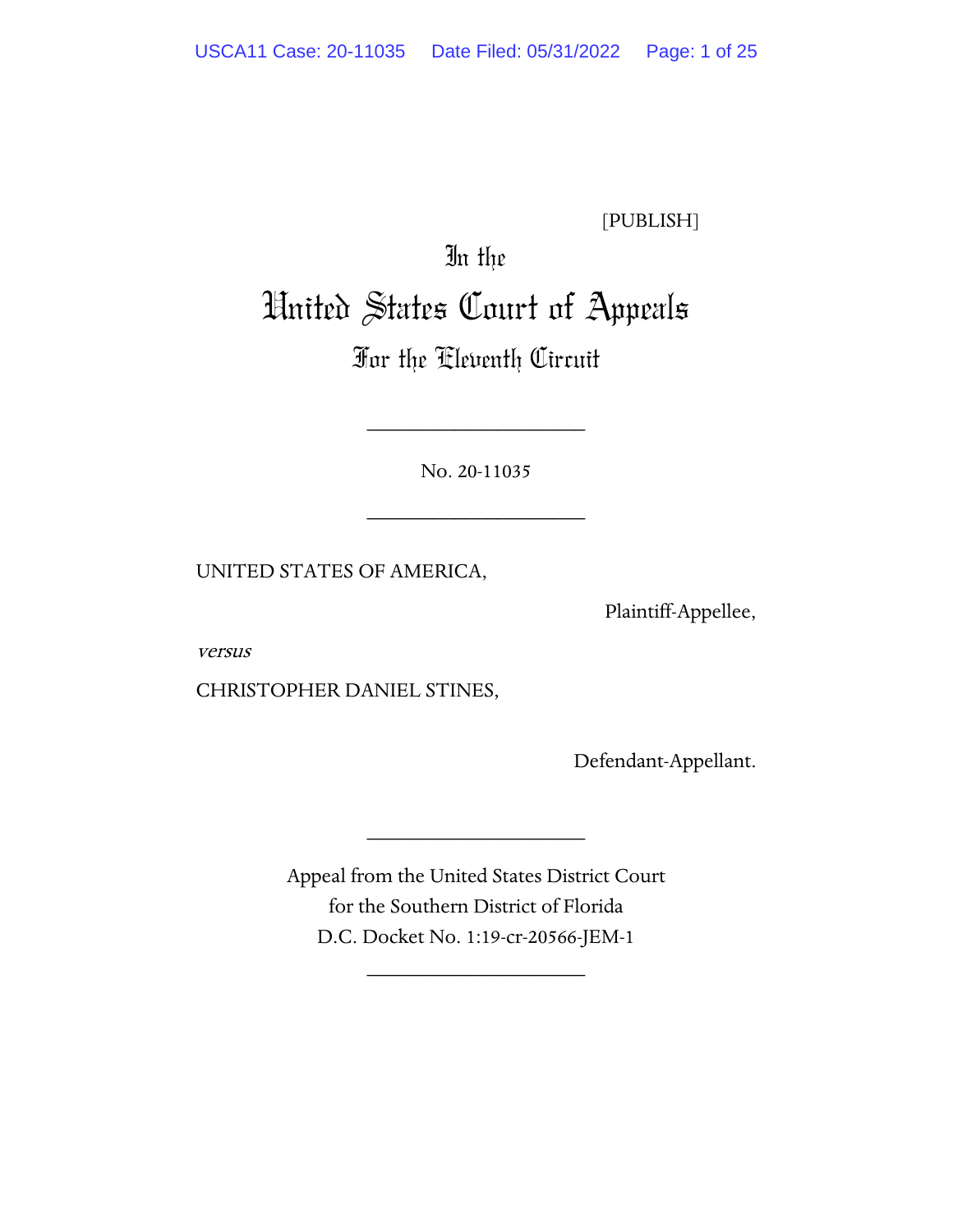Before WILSON, LUCK, and LAGOA, Circuit Judges.

WILSON, Circuit Judge:

In this sentencing appeal, we interpret U.S.S.G.  $\S 2M5.2(a)(2)$  for the first time in a published decision. That subsection sets a lower base offense level for defendants convicted of illegally exporting weapons if the offense involved only non-fully automatic small arms and there were no more than two weapons. The question here is whether a defendant who exports enough weapons parts for two operable firearms, along with additional parts to service additional firearms, can take advantage of the lower base offense level. After careful review, and with the benefit of oral argument, we answer that question in the negative. Such an offense involves more than the two weapons  $\S$  2M5.2(a)(2) allows. We therefore affirm.

# I

One late-summer day in 2019, Christopher Stines, a Haitian gunsmith, arrived at Miami International Airport. He was scheduled to take Air France Flight 619 to Port-au-Prince, Haiti. As it turned out, United States Customs and Border Protection agents were conducting an outbound border search that day. When the agents searched Stines's luggage, they found 23 AR-15 parts: eight triggers, five selector switches, three hammers, two disconnectors, three hammer and trigger pins, and two trigger guards. These parts are designated "defense articles" by the United States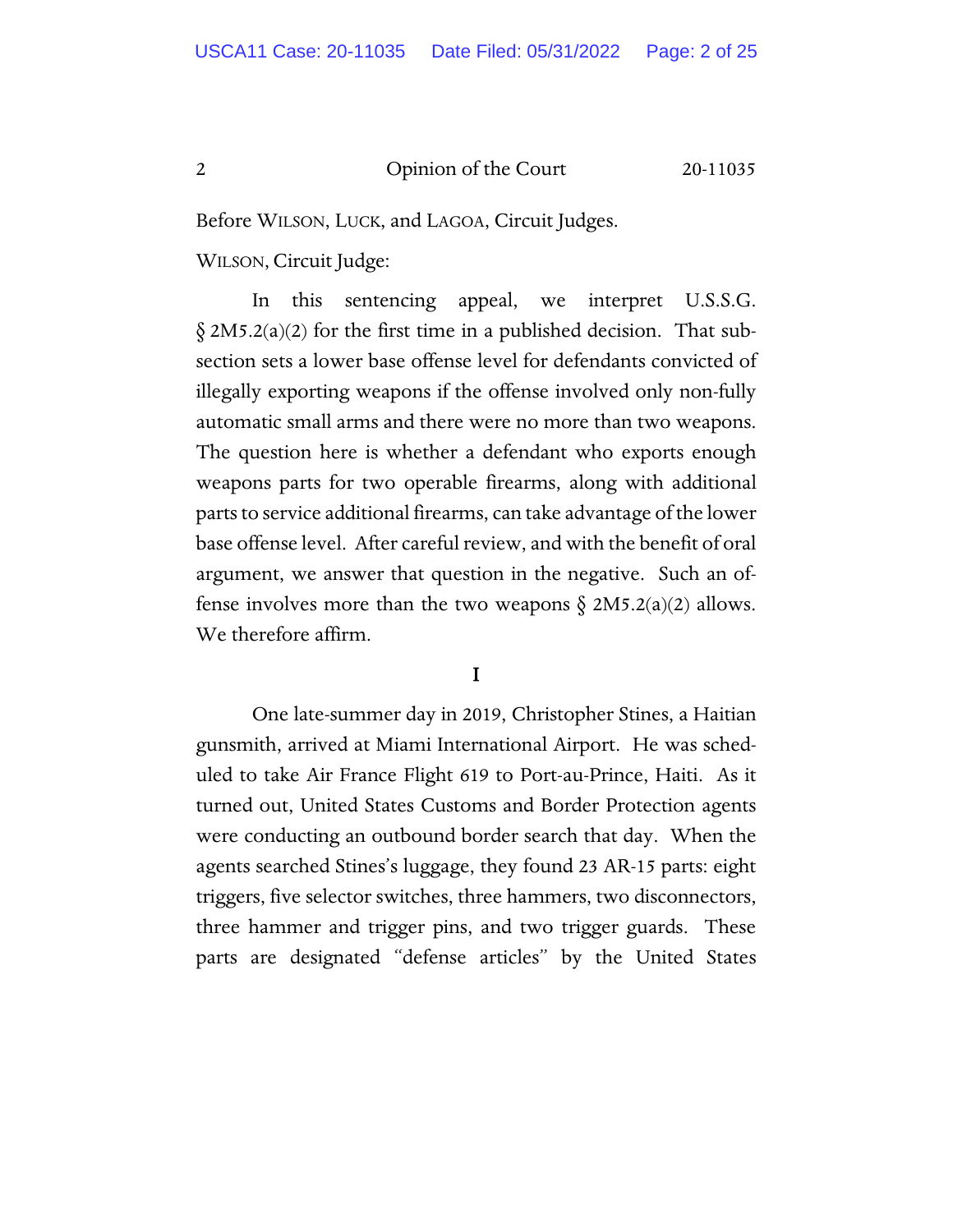Munitions List, and they cannot be exported from the United States without an export license. Stines did not have an export license.

The authorities detained Stines for questioning. After waiving his *Miranda* rights, Stines agreed to speak with agents from Homeland Security Investigations (HSI). He told the agents that he had purchased weapons only a few times through various websites. A search of his iPhone, however, cast doubt on that claim. The email account on Stines's iPhone contained more than 20 invoices for purchases of weapons parts dating back to 2012. An HSI agent inquired whether Stines had exported these parts, but Stines did not respond, and the agent ended the interview. Federal law enforcement conducted a follow-up investigation and found that Stines had purchased hundreds of weapons parts between 2013 and 2019. He had those parts shipped to the residence of his aunt and uncle in Homestead, Florida.

The government filed an indictment charging Stines with smuggling goods from the United States in violation of 18 U.S.C. § 554(a) (Count One), and with attempting to unlawfully export defense articles in violation of 22 U.S.C. § 2778(b)(2) and (c) (Count Two). Stines pleaded guilty to Count One in exchange for the government dismissing Count Two.

Following the guilty plea, the United States Probation Office prepared a presentence investigation report (PSI). The PSI explained that a probation officer had confirmed with the government that the 23 weapons parts seized from Stines "were not capable of being converted to more than two firearms." But the PSI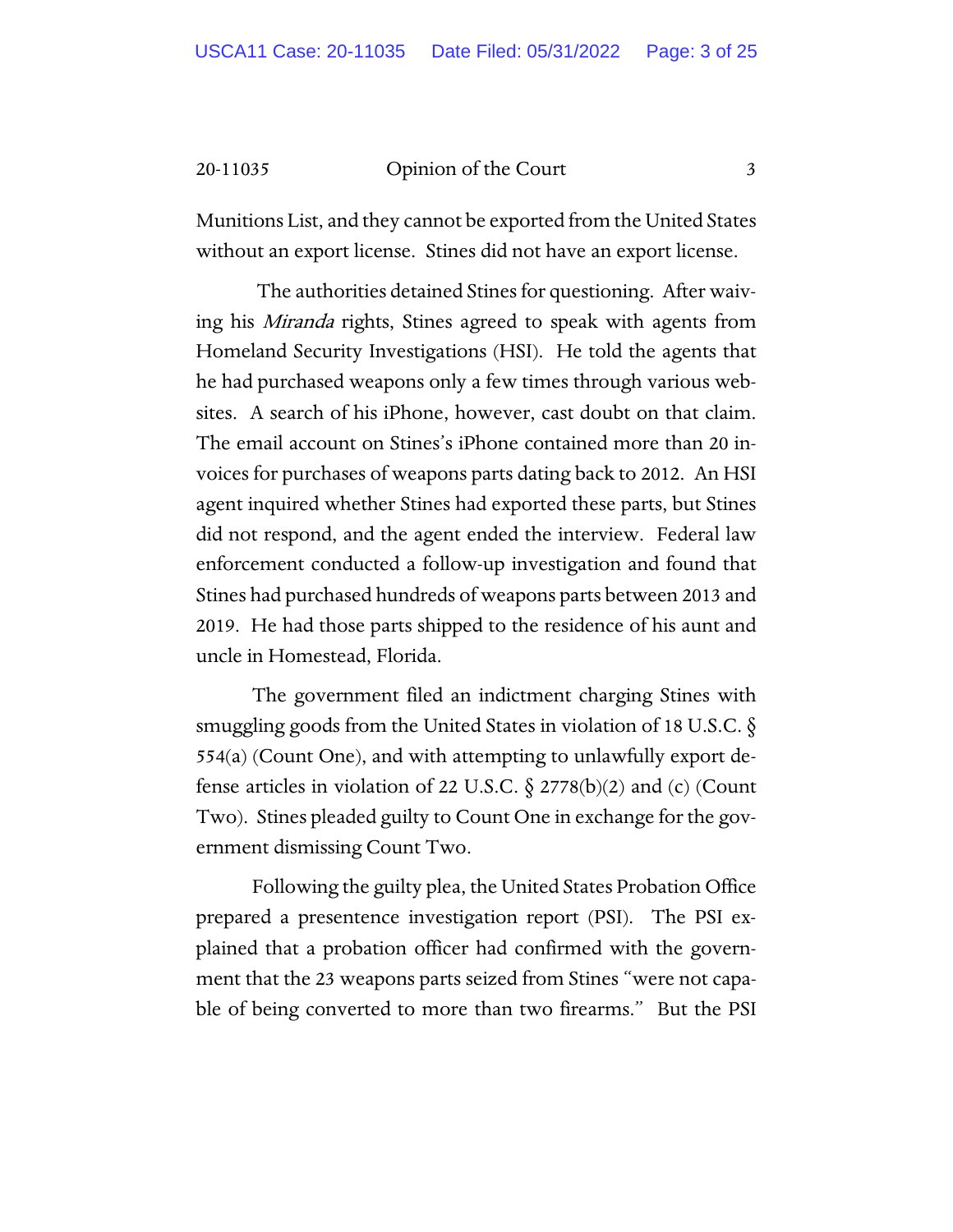also stated that when considering all the weapons parts Stines had purchased since 2013, those parts could be converted to at least four firearms. The PSI then calculated Stines's base offense level as 26, pursuant to  $\delta$  2M5.2(a)(1) of the United States Sentencing Guidelines. After a three-point reduction for acceptance of responsibility and assisting authorities, Stines's total offense level was 23. With a criminal history category of I, his recommended Guidelines range was 46–57 months.

Stines objected to the PSI, arguing that, pursuant to  $\S$ 2M5.2(a)(2), his base offense level should have been 14 rather than 26 because the weapons parts that were seized could be converted to only two functional weapons. He also filed a motion for a downward departure. At the sentencing hearing, the district court overruled Stines's objection and denied his motion for a downward departure. Although the district court did not explicitly address Stines's objection to his base offense level, it explained its reasoning for denying the downward departure. The district court observed that Stines appeared to have been working in concert with the Haitian police force, who were engaged "in fire-fights with the Haitian Army." Noting the "extremely volatile political situation" in Haiti, the court found that Stines's conduct affected the foreign policy interests of the United States, which militated against granting a downward departure. Accordingly, the court sentenced Stines to 46 months' imprisonment and two years of supervised release—a sentence at the low end of the Guidelines range.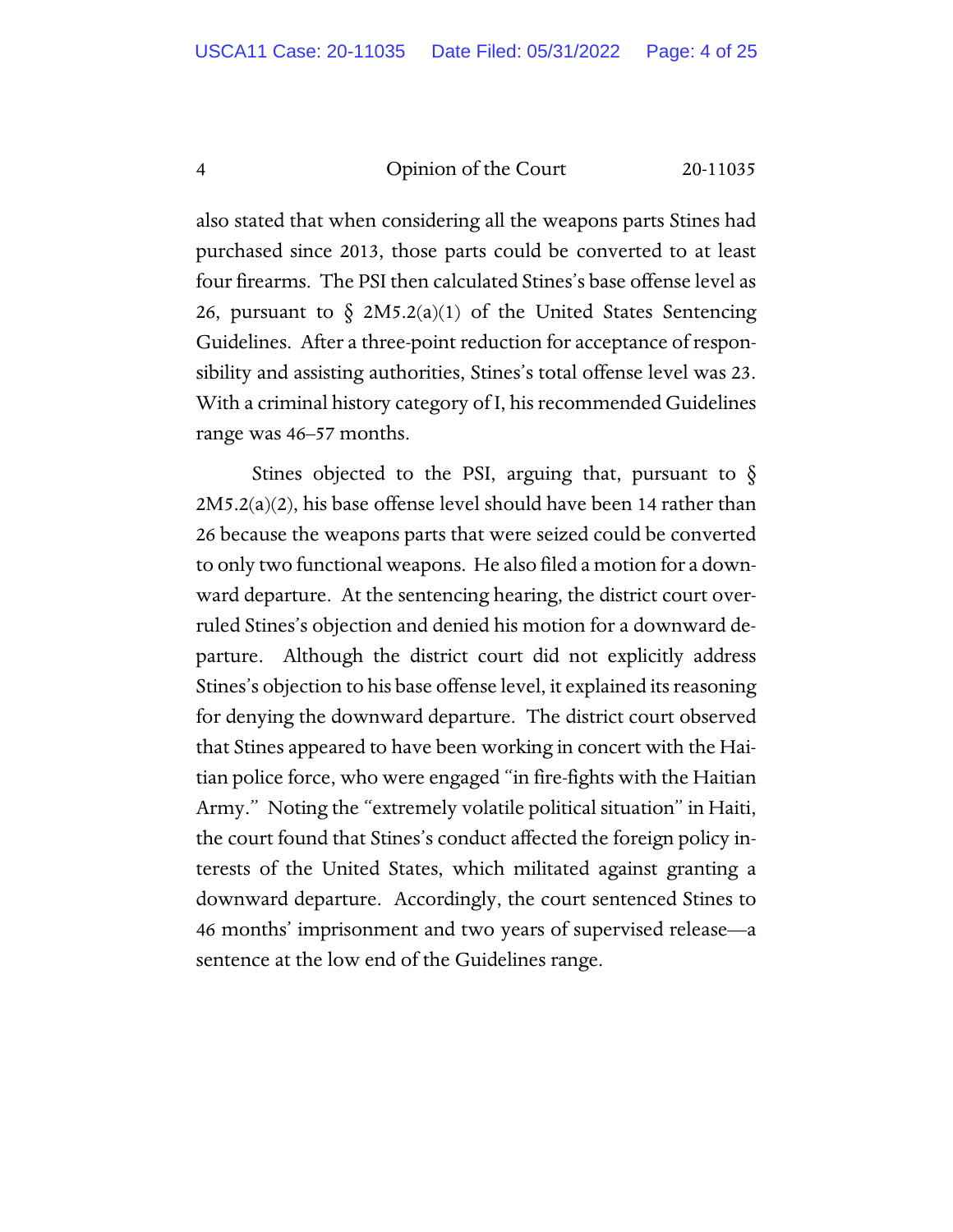# II

On appeal, Stines argues that the district court erred in overruling his objection to his base offense level. He also contends that the district court should have granted a downward departure from the Sentencing Guidelines. We address those contentions in turn.

# A

We review de novo the district court's interpretation and application of the Sentencing Guidelines, and we review its underlying factual findings for clear error. United States v. Maddox, 803 F.3d 1215, 1220 (11th Cir. 2015) (per curiam). "When interpreting the guidelines, we apply the 'traditional rules of statutory construction[.]'" United States v. Fulford, 662 F.3d 1174, 1177 (11th Cir. 2011) (quoting *United States v. Shannon*, 631 F.3d 1187, 1189 (11th Cir. 2011)). The Guideline at issue,  $\S 2M5.2$ , "Exportation of Arms, Munitions, or Military Equipment or Services Without Required Validated Export License," provides:

(a) Base Offense Level:

(1) 26, except as provided in subdivision (2) below;

(2) **14**, if the offense involved only  $(A)$  non-fully automatic small arms (rifles, handguns, or shotguns), and the number of weapons did not exceed two, (B) ammunition for non-fully automatic small arms, and the number of rounds did not exceed 500, or (C) both.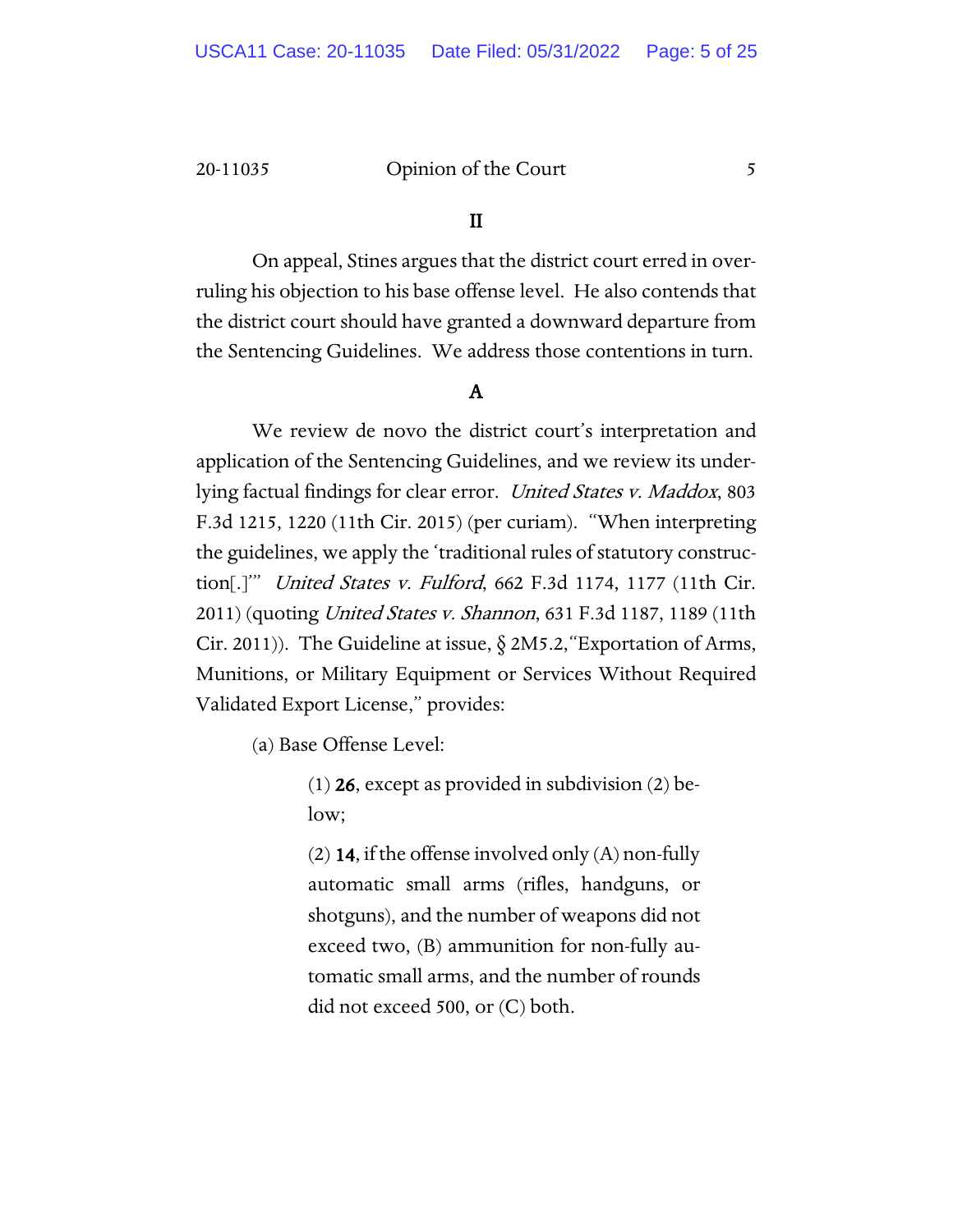U.S.S.G. § 2M5.2.

Stines does not contest that his offense involved the exportation of weapons parts and thus falls under the umbrella of § 2M5.2(a). He argues, however, that his offense fits within  $\S 2M5.2(a)(2)(A)$ 's carveout for less serious offenses.

To that end, Stines makes two arguments. First, he argues that his relevant conduct for sentencing purposes encompasses only the 23 AR-15 parts that were seized at the airport and with which he was charged. Although the government produced invoices showing that Stines purchased hundreds of weapons parts over the last decade, Stines argues that *purchasing* weapons parts is not by itself criminal activity. Without a showing that Stines exported those parts, the argument goes, the purchases are not relevant conduct for sentencing purposes. The government does not meaningfully dispute this point in its brief. Second—and building on his first argument—Stines contends that his offense for exportation of 23 weapons parts is an "offense involv[ing] only [ ] non-fully automatic small arms," where "the number of weapons did not exceed two." *See*  $\S 2M5.2(a)(2)(A)$ . That is so, he argues, because the 23 weapons parts could be converted to no more than two fullyfunctioning AR-15s. As a result, he says that he was entitled to the lower base offense level of 14 under  $\S$  2M5.2(a)(2). The government does not dispute that AR-15s are non-fully automatic small arms, but it argues that Stines's offense cannot qualify for the lower base offense level because the carveout does not apply to offenses involving firearm parts.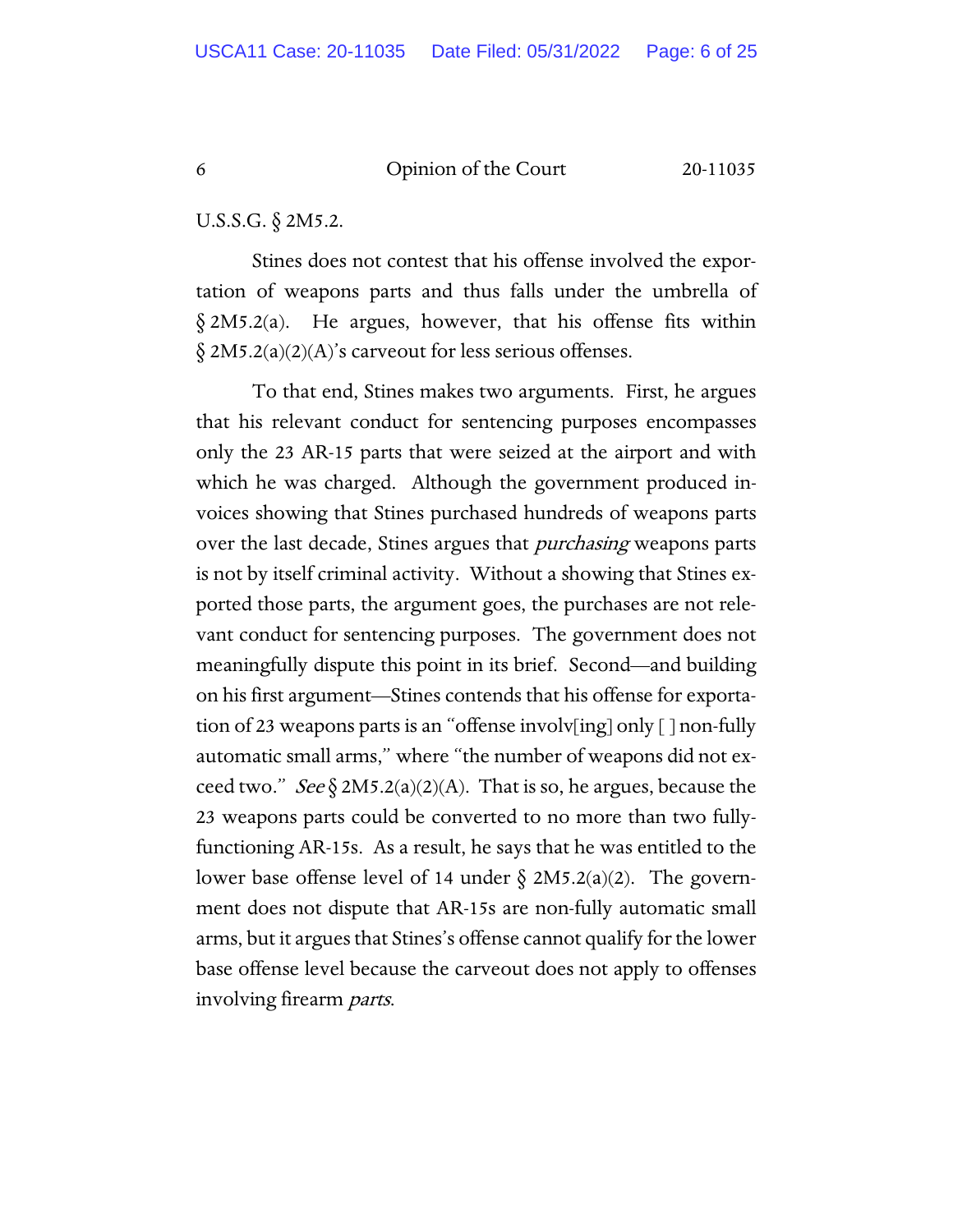Resolution of this case does not require us to decide whether Stines is correct on the first point because, for the reasons explained below, he cannot qualify for the lower base offense level even assuming his offense involved only 23 weapons parts.

As a starting point, we must consider whether subsection  $(a)(2)$  can ever apply to an offense like Stines's that involves AR-15 parts. We think it can for a simple reason: the Guidelines do not purport to distinguish between *assembled* and *disassembled* weapons. At least in theory, then, an offense involving nothing more than the parts of two AR-15s—that is, two AR-15s broken down to their components—could fit within the scope of  $\S 2M5.2(a)(2)$ .

This view is supported by the fact that appellate courts, including this Court, have equated "weaponry" with component parts for weaponry, when interpreting prior versions of  $\S$  2M5.2. For example, in *United States v. Fu Chin Chung*, we concluded that the Guidelines did not distinguish between sophisticated weaponry and parts that could be mapped to sophisticated weaponry. 931 F.2d 43, 46 (11th Cir. 1991) (per curiam) ("[W]e have no difficulty in concluding that  $\dots$  the cathode assembly that is part of [a missile] guidance system, constitutes sophisticated weaponry."); see also United States v. Tsai, 954 F.2d 155, 163 (3d Cir. 1992) ("[I]t is sufficient if the item in question is a *component* of a sophisticated weapon or weapons system. That is the more sensible reading of the Guideline since otherwise the enhancement would be inapplicable to a defendant who separately shipped component parts of a sophisticated weapons system."); United States v.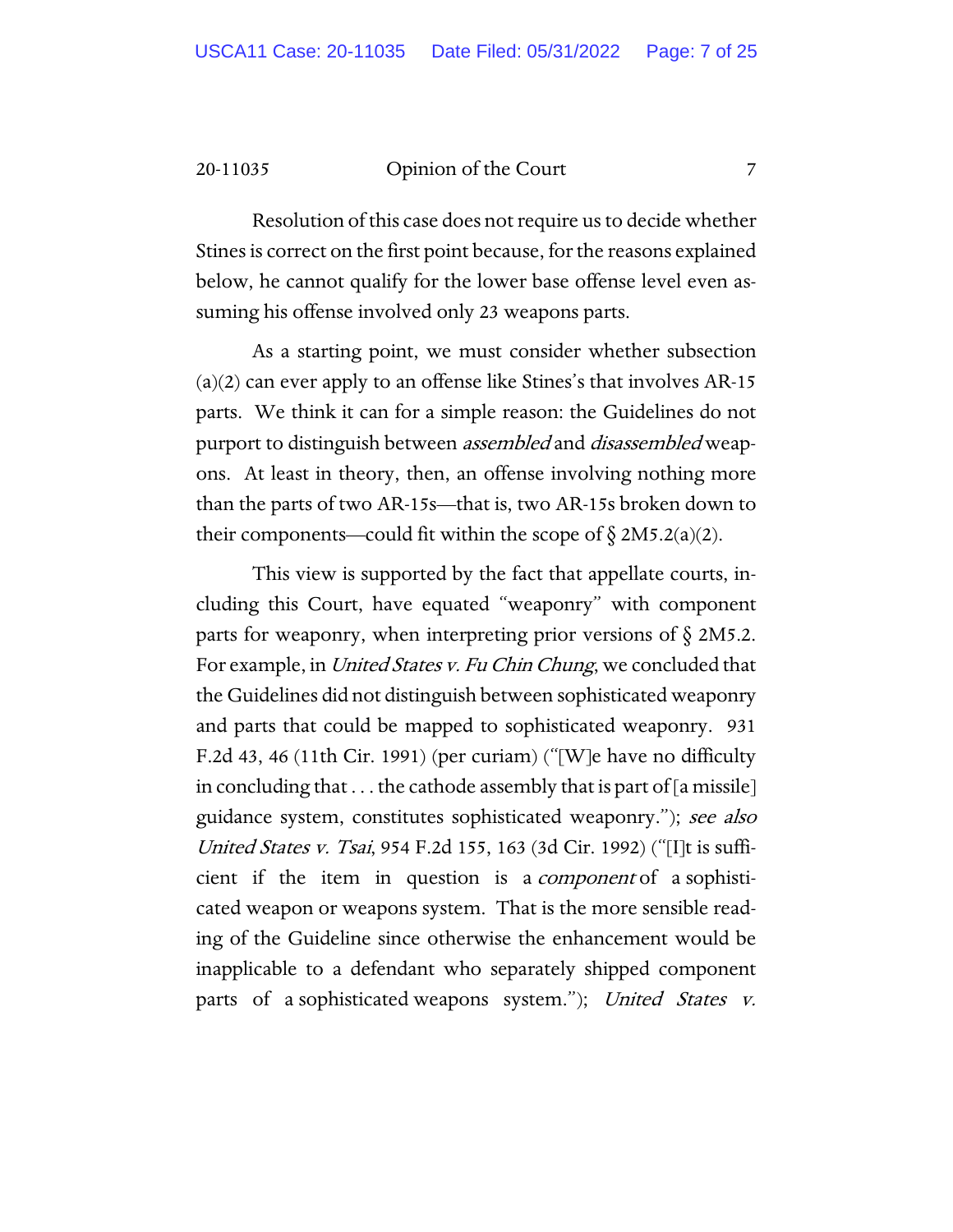Nissen, 928 F.2d 690, 694 (5th Cir. 1991) (per curiam) (holding that parts were "sophisticated weaponry" because they "were 'involved' in a tangible way with 'sophisticated weaponry.'"). Because the term "weaponry," which was used in the prior version of § 2M5.2, is synonymous with the term "weapons," which is used in the current version of  $\S$  2M5.2, see Weaponry, Oxford English Dictionary (3d ed.) (defining the term "weaponry" as "[w]eapons collectively"), we see no reason to depart from our, and our sister courts', prior interpretation.

A simple example illustrates the point. Imagine that a district judge is tasked with sentencing a defendant who tried to smuggle two AR-15s out of the country by disassembling the guns and placing their parts in his luggage. On those facts, the district judge could find that the offense "involved only [ ] non-fully automatic small arms," albeit in disassembled form, "and the number of weapons did not exceed two." § 2M5.2(a)(2). Such an offense would thus qualify for a base offense level of 14.

Stines's offense, however, is unlike the one in our hypothetical because his offense did not involve a set of parts that could be mapped to only two AR-15s. His offense involved, for example, eight AR-15 triggers that would service eight AR-15s. So to the extent Stines's offense involving AR-15 *parts* can be described as an offense involving non-fully automatic small arms, the number of AR-15s involved would exceed the maximum two weapons permitted by subsection  $(a)(2)(A)$ .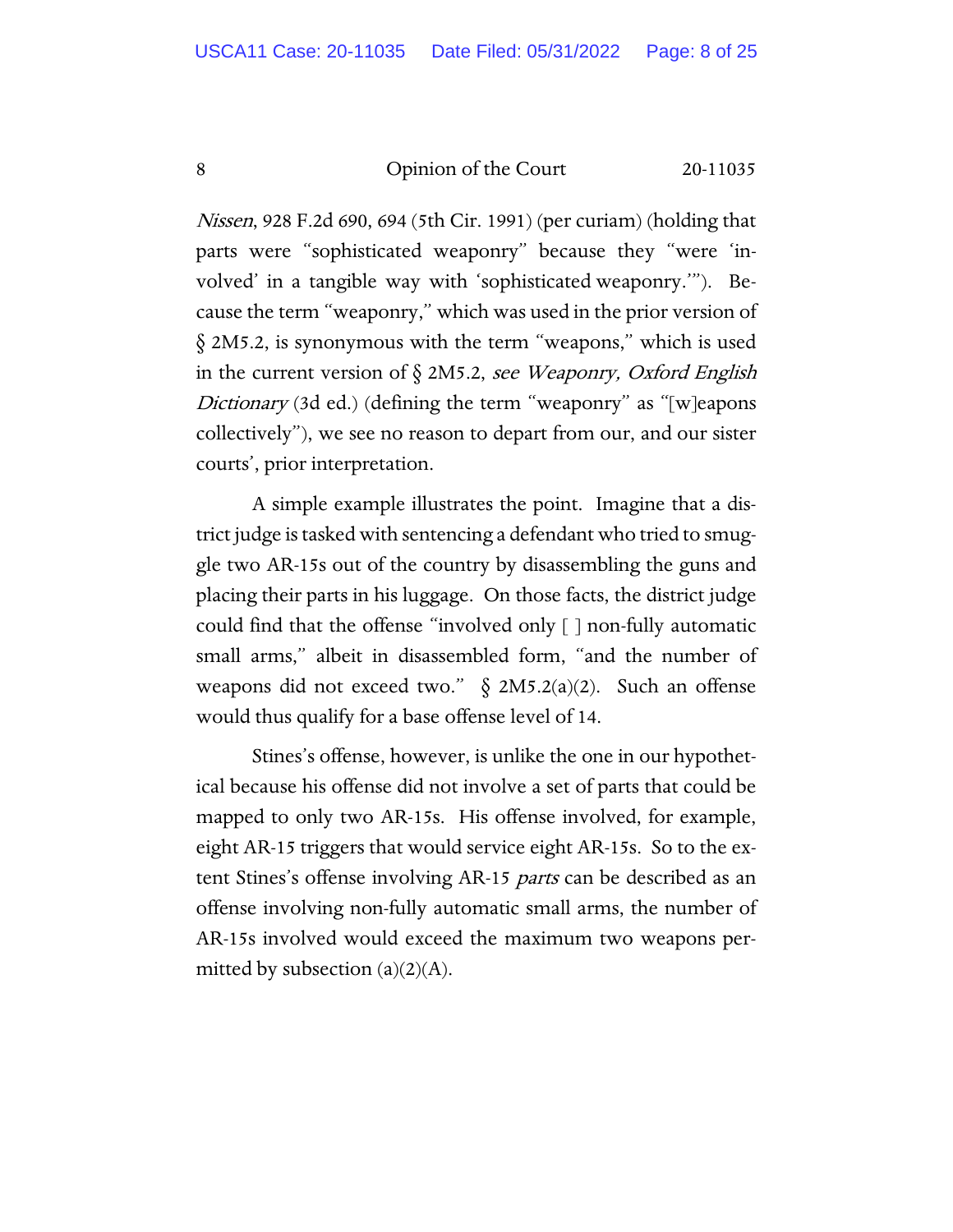In fairness to Stines, we recognize that our interpretation could lead to results that are at least counterintuitive. See Oral Argument Recording at 6:00–6:44. Under our reading, for instance, a defendant exporting just three AR-15 triggers—and nothing else would get the higher base offense level (because those triggers would service three AR-15s), while a defendant with two fully operable AR-15s would get the lower base offense level. Yet for at least two reasons, this sort of hypothetical does not persuade us to depart from the Guidelines' plain meaning.

First, we apply the absurd results canon quite cautiously, and we cannot say that it is truly absurd to measure the harm caused by the smuggling of weapons parts by mapping those parts to the weapons they would service.<sup>[1](#page-8-0)</sup> See CBS Inc. v. PrimeTime 24 Joint Venture, 245 F.3d 1217, 1228 (11th Cir. 2001). Second, the absurd results canon could cut both ways here. Under Stines's approach, we would focus on the number of fully-functioning weapons to which the relevant weapons parts could be converted. The government's brief points out that, under that view, "[a] criminal

<span id="page-8-0"></span><sup>&</sup>lt;sup>1</sup> We note that the Ninth Circuit, without even mentioning the absurd results canon, held that offenses involving the exportation of military equipment, such as night-vision devices, trigger a base offense level of 26. See United States v. Carper, 659 F.3d 923, 925 (9th Cir. 2011). Such offenses did not fit within  $\S 2M5.2(a)(2)$  because they did not involve "non-fully automatic small arms." *Id.* Though one might question the wisdom of treating a defendant with one set of night-vision goggles more harshly than a defendant with two AR-15s, the Ninth Circuit found itself bound to follow the "plain meaning of ...  $\S$  2M5.2(a)(2)." Id.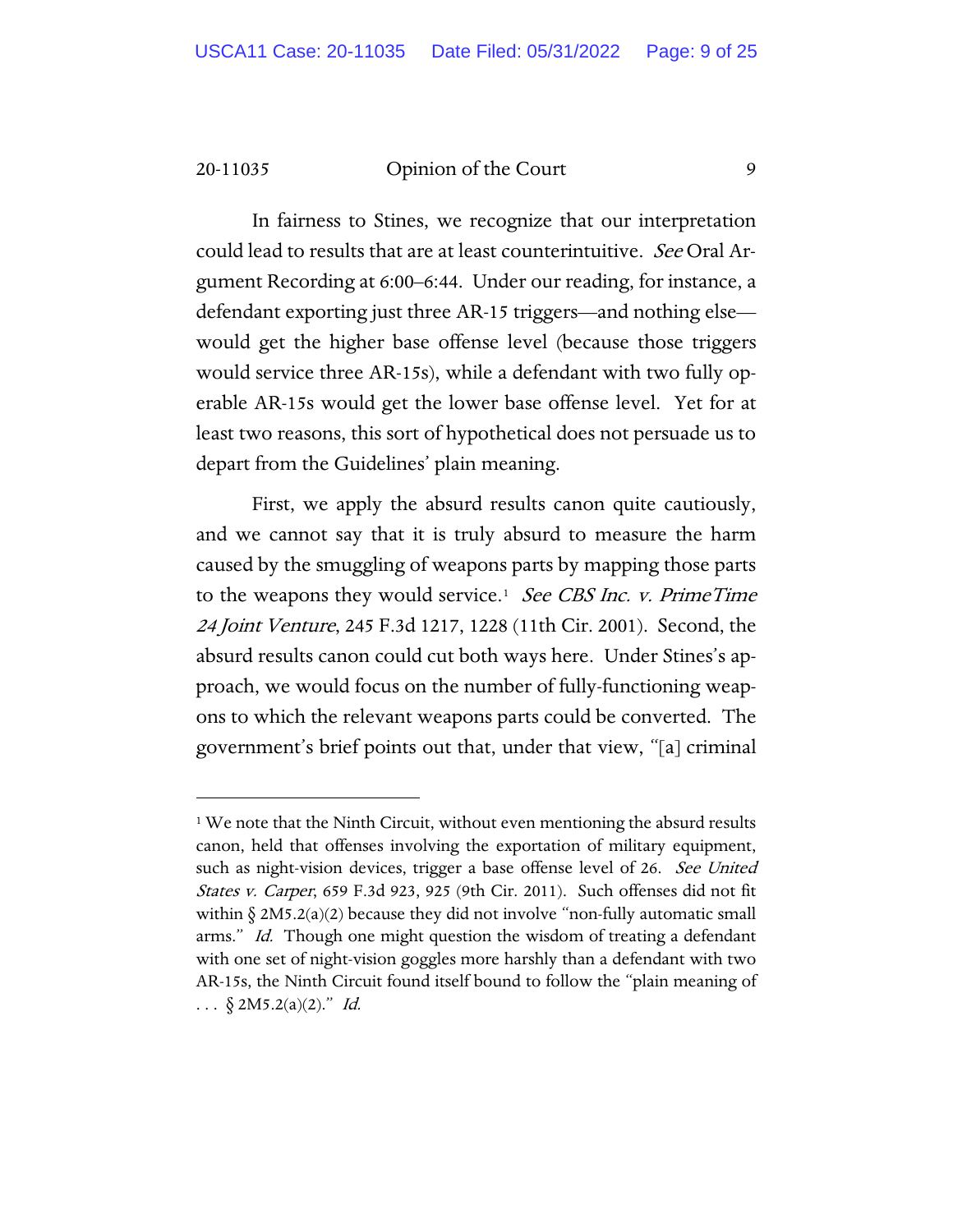who exported thousands of nearly operable firearms—perhaps missing only one necessary piece—would automatically receive a base offense level of 14." That result is at least as dubious as any that our reading might produce. Therefore, we adhere to the Guidelines' plain meaning, under which the district court correctly applied a base offense level of 26.

# B

The second issue in this appeal is straightforward. Stines argues that the district court should have departed downward from the recommended Guidelines range when imposing his sentence. Stines points to Application Note 1 of the Guidelines, which provides that "[t]he base offense level assumes that the offense conduct was harmful or had the potential to be harmful to a security or foreign policy interest of the United States. In the unusual case where the offense conduct posed no such risk, a downward departure may be warranted." U.S.S.G.  $\S$  2M5.2 n.1. Stines argues that his conduct posed no risk to national security, and that, accordingly, the district court should have departed downward.

The problem for Stines is that a district court's denial of a downward departure request is a discretionary decision that is not reviewable unless the district court erroneously believed it lacked the authority to grant one. *United States v. Chase*, 174 F.3d 1193, 1195 (11th Cir. 1999). That was not the case here. The district court reasoned that a downward departure was unwarranted because Stines's conduct had the potential to harm national security. In support of its finding, the court referenced political instability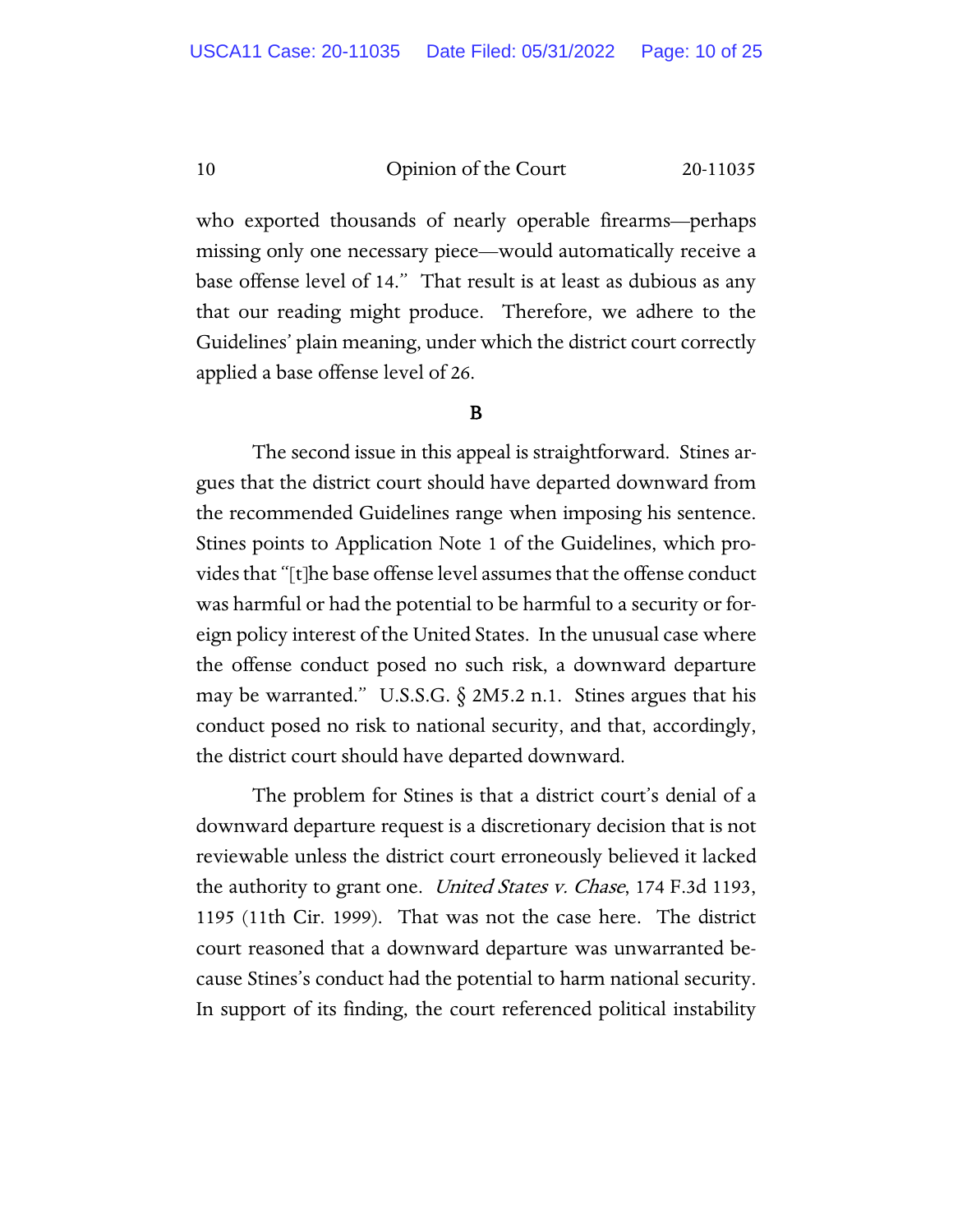and violence in Haiti, the proximity of Haiti to the United States, and the fact that Stines had worked as a gunsmith for the Haitian police, who were at times "engaged in fire-fights" with the Haitian government. Because the district court knew it had the authority to grant a downward departure but chose not to grant one, we lack jurisdiction to review that determination. See id.

# III

In conclusion, we hold that: (1) the district court applied the correct base offense level because Stines's offense does not fit within the narrow carveout set forth in  $\delta$  2M5.2(a)(2)(A); and (2) we lack jurisdiction to review the district court's discretionary decision not to depart downward from the Guidelines. Accordingly, we affirm.

# AFFIRMED.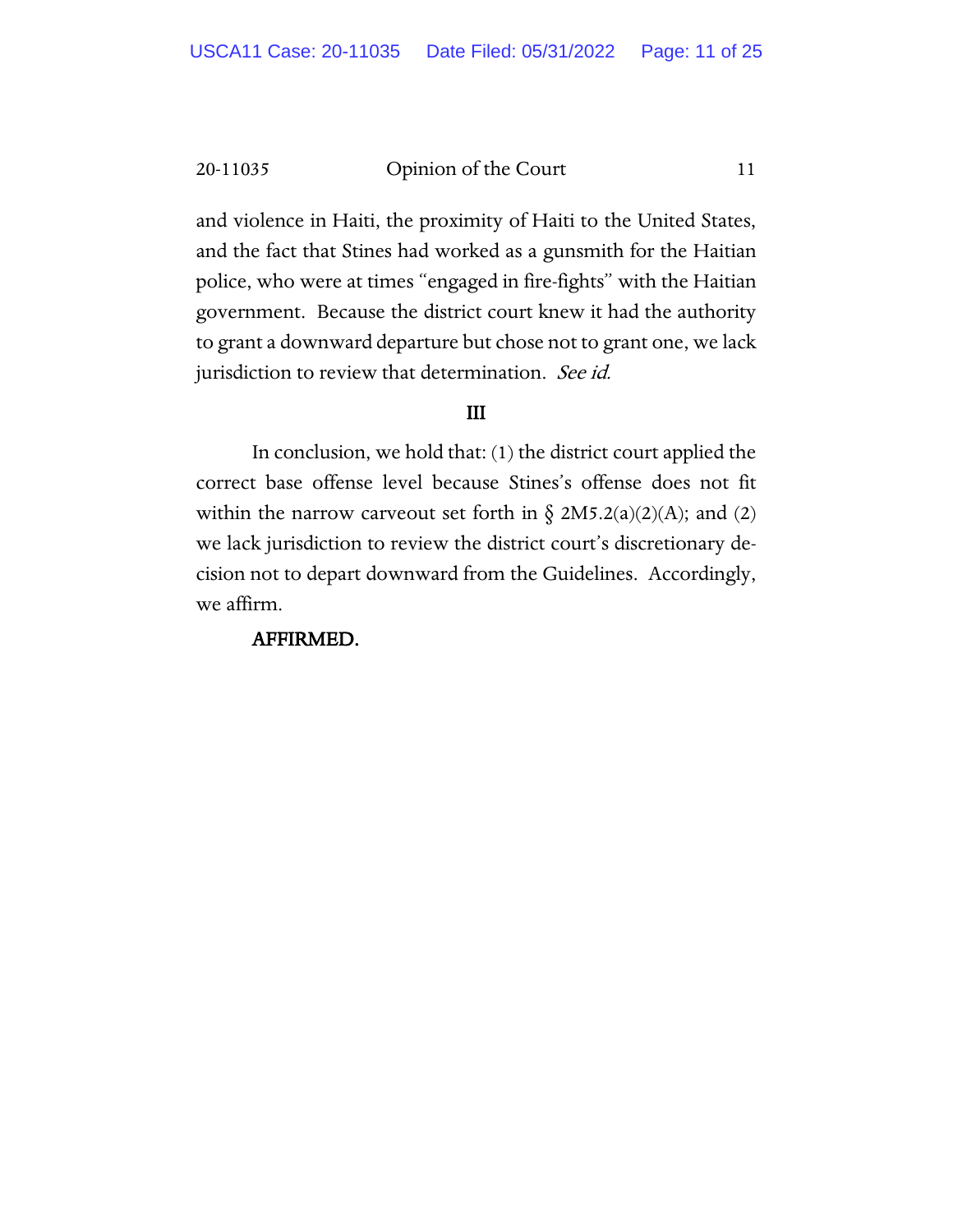LUCK, Circuit Judge, concurring in part and in the judgment:

The majority opinion concludes that: (1) we don't have jurisdiction to review the district court's denial of Christopher Daniel Stines's motion for downward departure under application note one in sentencing guideline section 2M5.2; and (2) the district court correctly applied guideline section 2M5.2(a)(1)'s base offense level of twenty-six because Stines's offense conduct didn't fit within the narrow carveout for a base offense level of fourteen in section  $2M5.2(a)(2)$ . I proudly join the part of the majority opinion (part II.B) on the downward departure issue. As to the base offense level issue (part II.A), I agree with the majority opinion's conclusion that the base offense level is twenty-six under section 2M5.2(a)(1), and the narrow carveout in section  $2M5.2(a)(2)$  doesn't apply, but I would get there in a slightly different way.

Everyone agrees that guideline section 2M5.2 applies to Stines's attempted shipment of gun parts. The only question is which base offense level within section 2M5.2 applies here. There are two options. The first option is in section  $2M5.2(a)(1)$ , which sets a default base offense level of twenty-six for offense conduct that falls within the guideline for the exportation of arms, munitions, or military equipment or services without a required validated export license. U.S.S.G.  $\S 2M5.2(a)(1)$ . The second option is a "narrow" "except[ion]" to the default base offense level. *Id.; see* also id. App. C, Amend. 753 (Reason for Amendment). "[I]f the offense involved only . . . non-fully automatic small arms (rifles, handguns, or shotguns), and the number of weapons did not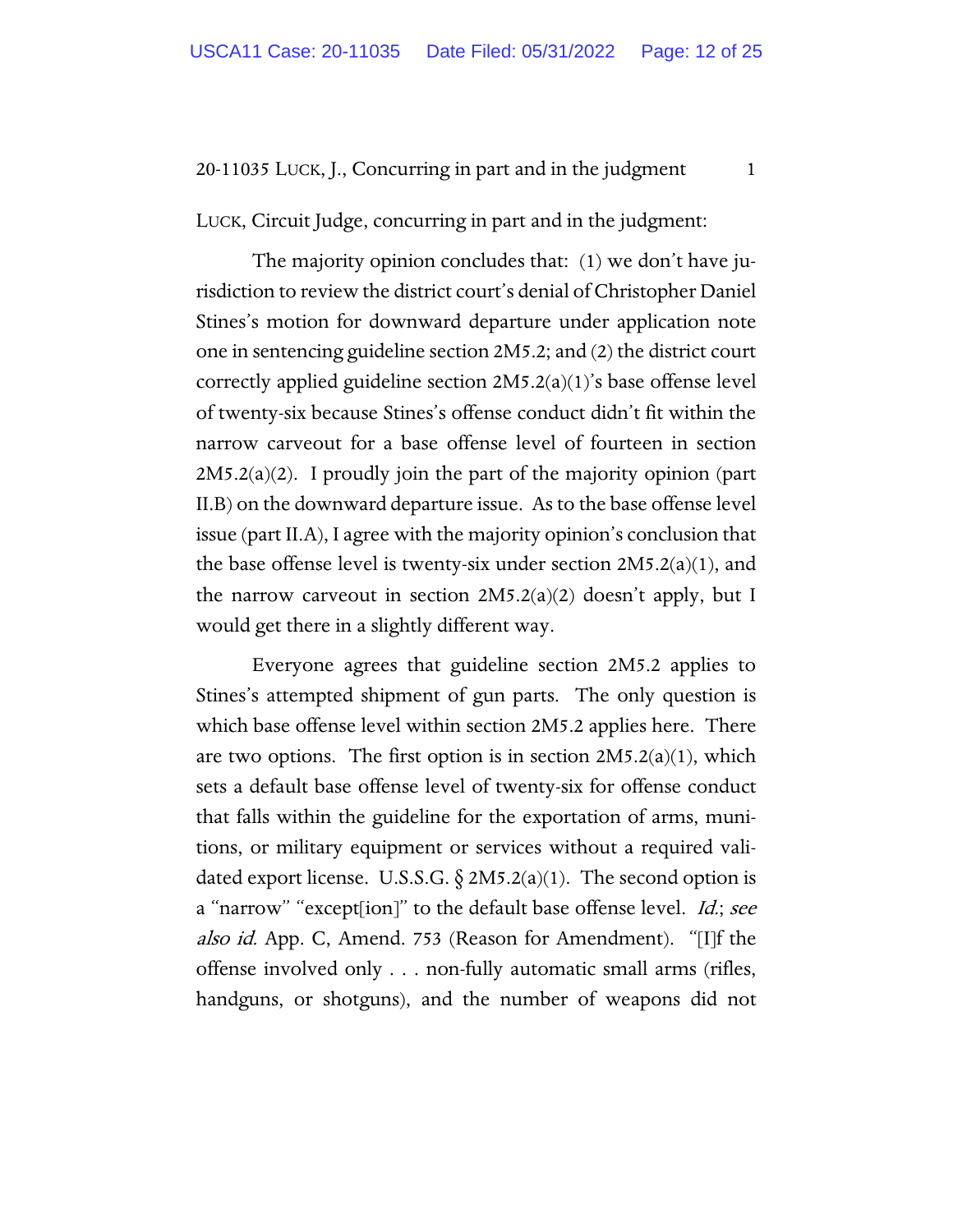exceed two," then the base offense level is fourteen instead of twenty-six. *Id.*  $\oint$  2M5.2(a)(2)(A).<sup>[1](#page-12-0)</sup>

The district court calculated Stines's advisory guideline range using the default base offense level in section 2M5.2(a)(1). Stines argued to the district court, and argues to us on appeal, that his offense level should have been calculated using the narrow exception in section  $2M5.2(a)(2)(A)$  because the gun parts he attempted to export, if assembled, could make only two complete AR-15 rifles—with some parts to spare—which are non-fully automatic small arms and no more than two weapons. So, the issue is whether the twenty-three gun parts that Stines attempted to export into Haiti are "non-fully automatic small arms." Are gun parts "arms"? If they're not, then the narrow exception—which only applies to "non-fully automatic small arms"—doesn't apply, and the default base offense level does.

The section  $2M5.2(a)(2)(A)$  narrow exception has three textual clues that gun parts are not "arms." First, the term "arms" is not defined in the guidelines, but the Oxford English Dictionary defines "arms" as "[w]eapons of war or combat; (items of) military equipment, both offensive and defensive"; "[f]irearms; [and] weapons, such as pistols, rifles, shotguns, or muskets, from which a

<span id="page-12-0"></span> $1$ <sup>1</sup> The narrow exception also applies "if the offense involved only . . . ammunition for non-fully automatic small arms, and the number of rounds did not exceed 500," *id.*  $\S 2M5.2(a)(2)(B)$ , but this is not an ammunition case, so this part of the narrow exception doesn't apply to Stines.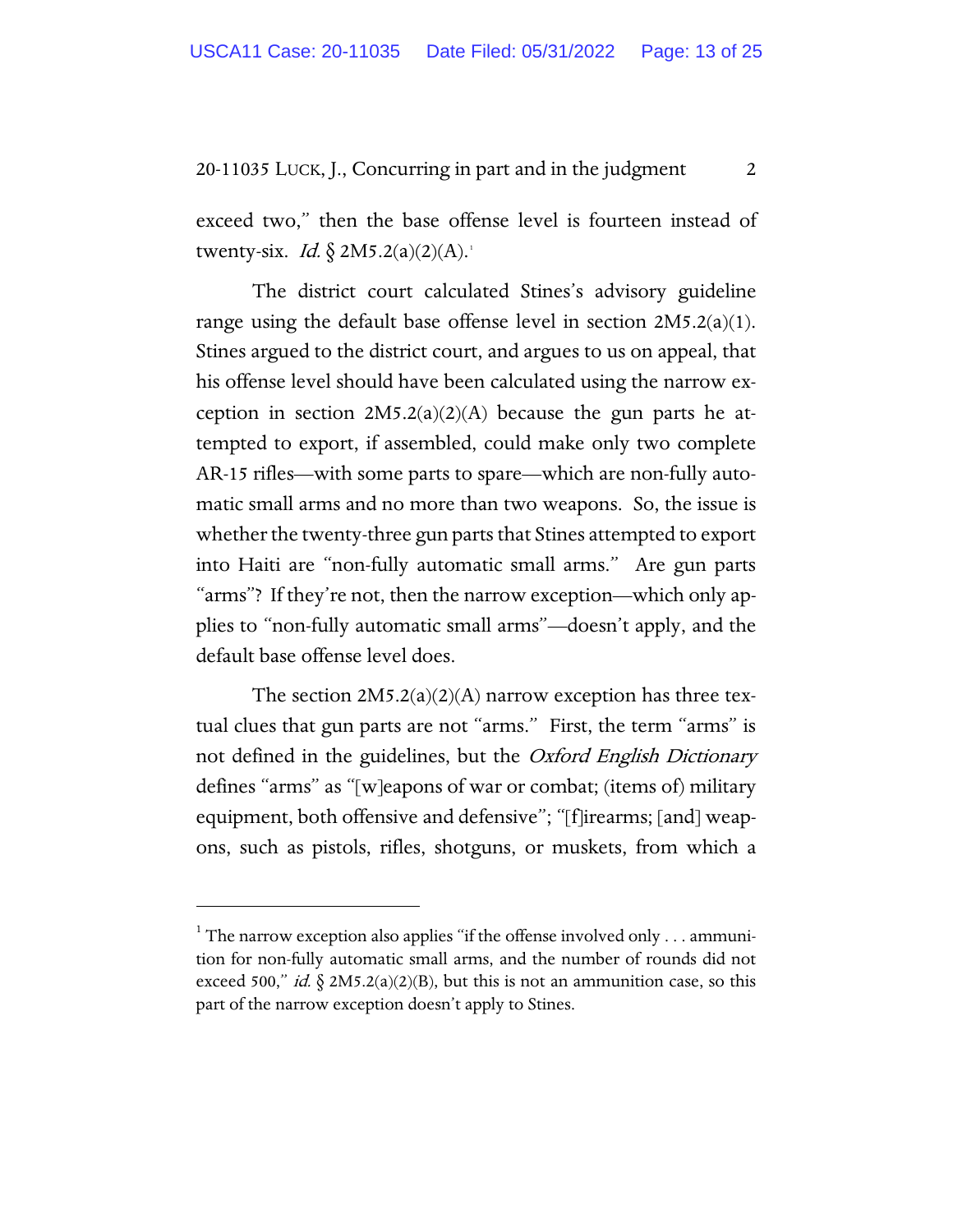missile can be propelled at speed by means of an explosive charge." Arms, Oxford English Dictionary (online ed.) (last visited Apr. 19, 2022). See United States v. Dougherty, 754 F.3d 1353, 1359 (11th Cir. 2014) (using dictionaries, including the Oxford English Dictionary, to define the undefined guideline term "immediate flight"). Triggers, switches, hammers, disconnectors, pins, and guards—the parts Stines attempted to export—may be components of an offensive or defensive weapon, but they are not themselves weapons. No one ever took just a trigger or just a switch (without more) into combat or war.

Second, the section  $2M5.2(a)(2)(A)$  narrow exception gives some examples of "small arms." After the phrase "small arms," the narrow exception lists, inside a parenthetical, "rifles, handguns, or shotguns." U.S.S.G.  $\delta$  2M5.2(a)(2)(A). Those are the kinds of "small arms" that fall within the narrow exception to the default base offense level for exporting munitions without a license. Each of the examples in the narrow exception supports the common definition of "arms." They are each weapons of war or combat and firearms. But the parts Stines had in his suitcase—like disconnectors and pins—are not similar to, or the equivalent of, rifles, handguns, or shotguns. A disconnector, unlike those guns, can't propel a missile.

And third, section  $2M5.2(a)(2)(A)$  says that the narrow exception applies "*only*" to "non-fully automatic small arms" like "rifles, handguns, or shotguns." *Id.* (emphasis added). By adding the word "only," the guidelines emphasized that anything that is not a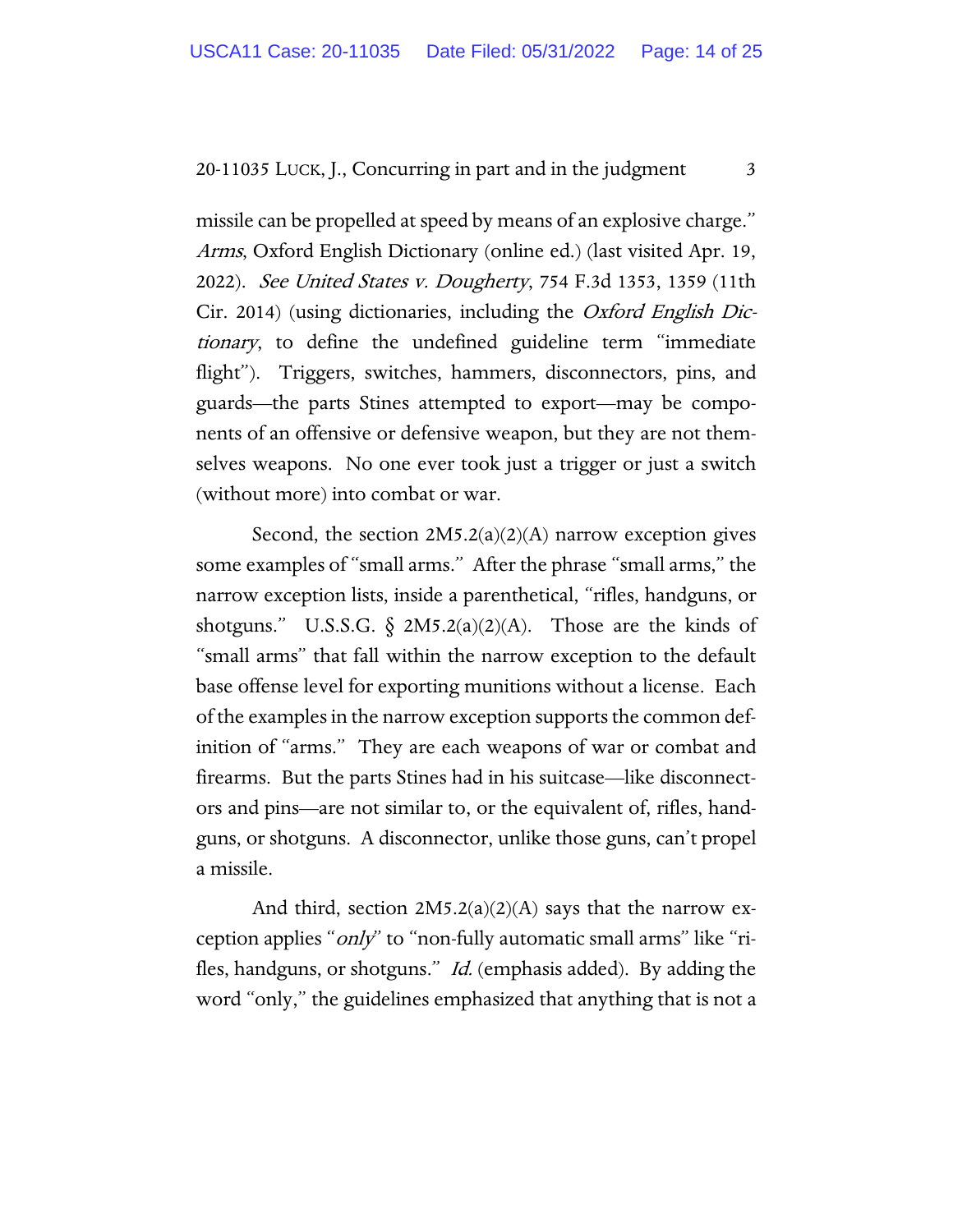"small arm" like a rifle, handgun, or shotgun does not fall within the narrow exception. As the Fifth Circuit succinctly explained in interpreting the same guideline, "'only' means 'only."" United States v. Diaz-Gomez, 680 F.3d 477, 480 (5th Cir. 2012). Gun parts are not "only" rifles, handguns, or shotguns. They are the parts of those things, but they are not "only" those things.

The few circuits that have interpreted the section  $2M5.2(a)(2)(A)$  narrow exception have read it the same way. The narrow exception now includes "non-fully automatic small arms" and "ammunition," but before 2011, section 2M5.2(a)(2) only applied to "non-fully automatic small arms." "Ammunition" wasn't mentioned. Before the 2011 amendment, the Seventh and Fifth Circuits addressed whether exporting ammunition fell within the carveout to the default base offense level.

In United States v. Muthana, 60 F.3d 1217 (7th Cir. 1995), the defendant was convicted of "knowingly and willfully using an export control document which contained a false statement and omitted a material fact to export defense articles." Id. at 1219. The defendant wrote on the export control document that the "shipment to Yemen contained 3,086 pounds of honey rather than approximately 56,000 rounds of ammunition." Id. As here, the Muthana defendant argued that the district court erred in applying the default base offense level rather than the base offense level in the section  $2M5.2(a)(2)$  narrow exception. *Id.* at 1224. The narrow exception, the court explained, "establishes a base offense level of fourteen 'if the offense involved only non-fully automatic small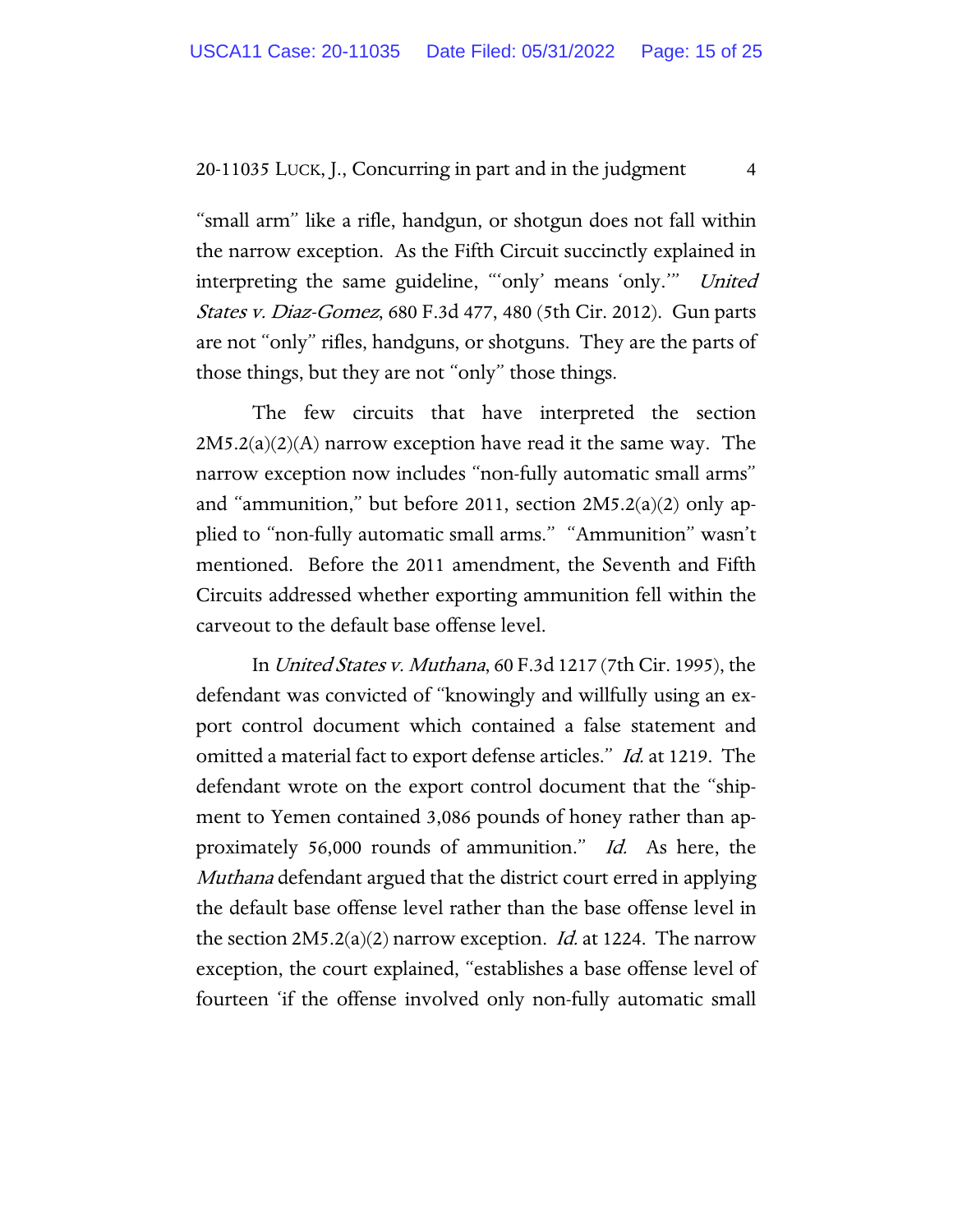arms (rifles, handguns, or shotguns), and the number of weapons did not exceed ten."" Id. (quoting section  $2M5.2(a)(2)$ ). (The narrow exception has since been amended to two weapons.) The Seventh Circuit rejected the defendant's argument because his "offense involved approximately 56,000 rounds of ammunition, so [g]uideline [section]  $2M5.2(a)(2)$  d[id] not apply." *Id.* 

The Fifth Circuit reached the same conclusion in Diaz-Gomez. There, the defendant pleaded guilty to "(1) attempting to export a nine-millimeter semi-automatic handgun, five ammunition magazines, 611 rounds of nine-millimeter ammunition, and fifty rounds of .38 caliber ammunition, and (2) concealing the items for export." Diaz-Gomez, 680 F.3d at 478. The defendant argued that the default base offense level in section 2M5.2(a)(1) didn't apply to his offense conduct "because he pleaded guilty to an offense involving only one semi-automatic weapon." *Id.* at 479. The Fifth Circuit focused on "whether the use of the word 'only' in subsection (a)(2) limits the application of the lower base offense level to an offense that truly involves *only* non-fully automatic weapons and no ammunition." *Id.* at 480. The court explained that it saw "no reason to interpret the plain meaning of the term 'only' to mean anything other than 'only." *Id.* The defendant "did not have 'only' one small gun hidden in his car—he also had more than 600 rounds of ammunition that could be used in the gun," and "the guideline does not permit finding an exception for including ammunition." *Id.* at 480–81 (quoting *United States v. Sero*, 520 F.3d 187, 190 (2d Cir. 2008)).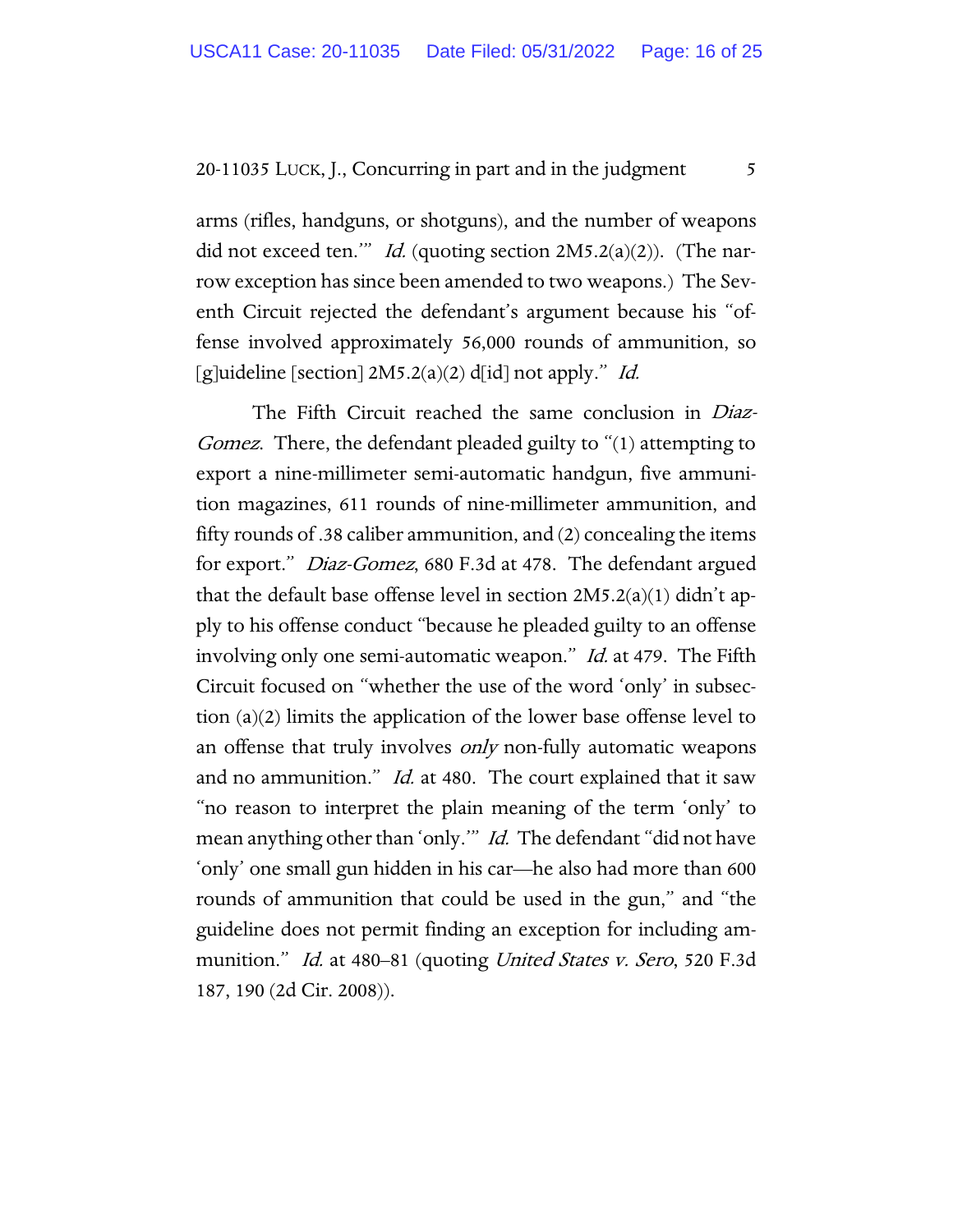Just as one necessary component of a gun—the ammunition—is not "only" an "arm," so too is another necessary part of the gun—the trigger—not only an arm. The hilt of a sword is a component of a weapon, but it is not itself a weapon. By itself like a trigger or a guard—the hilt does nothing. Triggers and guards are parts of a gun, but they are not themselves weapons used in combat like "rifles, handguns, or shotguns." Stines's gun parts do not fall within the section  $2M5.2(a)(2)(A)$  narrow exception.

The majority opinion relies on *United States v. Fu Chin* Chung, 931 F.2d 43 (11th Cir. 1991); United States v. Tsai, 954 F.2d 155 (3d Cir. 1992); and United States v. Nissen, 928 F.2d 690 (5th Cir. 1991) to reach the opposite conclusion: that the section  $2M5.2(a)(2)(A)$  narrow exception applies to gun parts. But those cases interpreted the outdated version of section 2M5.2 that hasn't existed in the sentencing guidelines for three decades. In 1990, the sentencing commission scrapped the entire guideline—the whole thing—and completely rewrote it "to better distinguish the more and less serious forms of offense conduct covered" by section 2M5.2. See U.S.S.G. App. C, Amend. 337.

Structurally, the sentencing commission flipped the default and the exception. In the pre-1990 version, the default was the lower base offense level of fourteen and the exception was the higher base offense level of twenty-two. *Compare id.*  $\S 2M5.2(a)$ (1987) ("Base Offense Level (Apply the greater): (1) 22, if sophisticated weaponry was involved; or  $(2)$  14."), with id.  $\S$  2M5.2(a)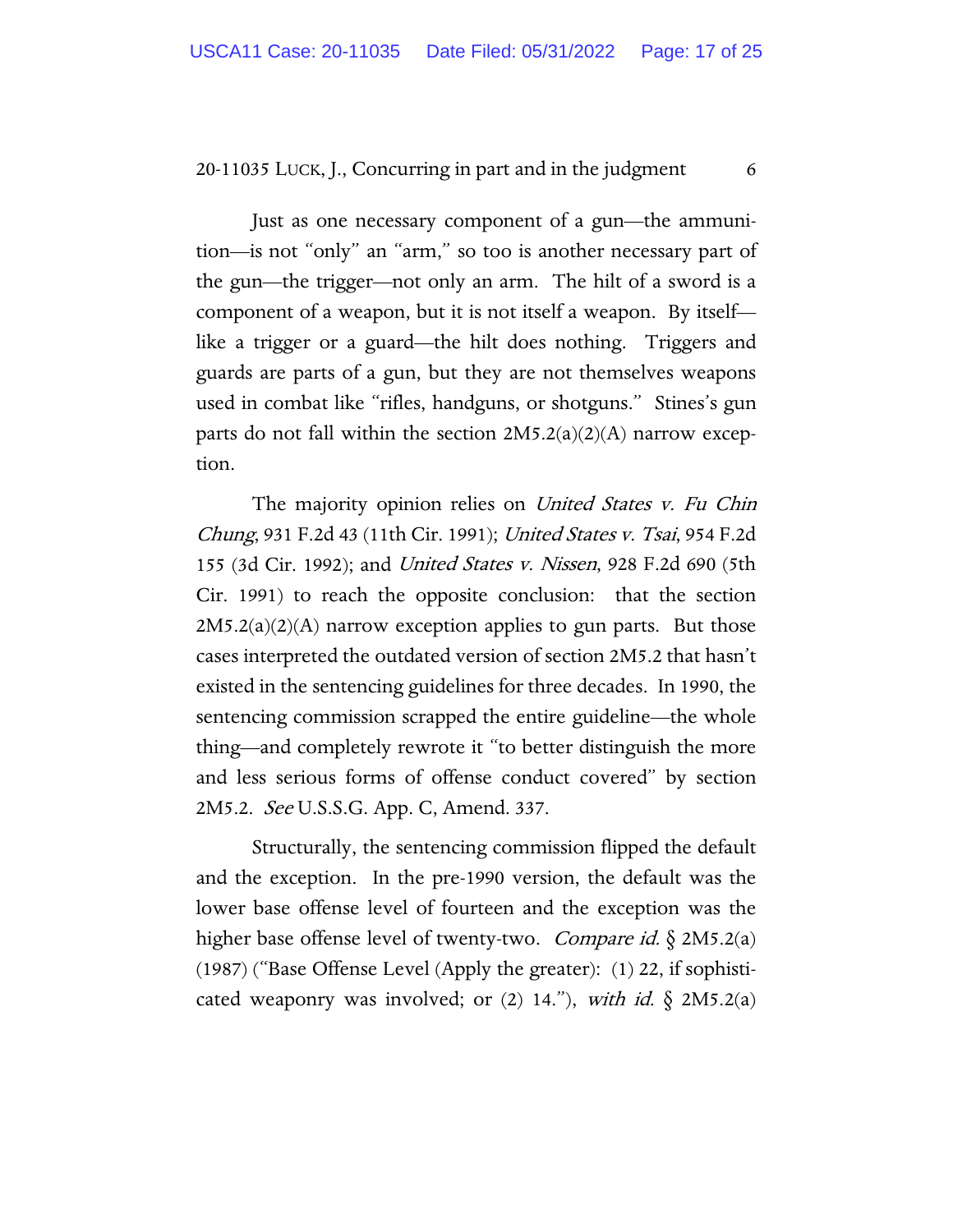(2011) ("Base Offense Level: (1) 26, except as provided in subdivision (2) below; (2) 14, if the offense involved only (A) non-fully automatic small arms (rifles, handguns, or shotguns), and the number of weapons did not exceed two . . . ."). The higher exception applied only if the defendant attempted to export "sophisticated weaponry"; exporting any other arm, munition, or military equipment got the lower offense level. But after 1990, each and every attempted exportation of munitions without a license fell within the higher default base offense level, and the only "except[ion]" was the "narrow" carveout for "small arms" and their "ammunition." See id. § 2M5.2(a)(1) (2011); see also id. App. C, Amend. 753 (Reason for Amendment). The result was that the sentencing commission expanded the offense conduct that qualified for the higher base offense level and narrowed the offense conduct that qualified for the lower base offense level. The exception in the outdated version of the guideline singled out offenses involving "sophisticated weaponry" for harsher punishment, but the current exception serves the completely different purpose of punishing offenses less harshly when they involve "only" "non-fully automatic small arms" like "rifles, handguns, or shotguns."

Textually, the sentencing commission scrapped the "sophisticated weaponry" language. See id.  $\S$  2M5.2(a)(1) (1990). After 1990, the commission rewrote the language so that the attempted exportation of *all* arms, munitions, and military equipment whether they were "sophisticated weaponry" or not—fell within the higher base offense level, and the commission carved out a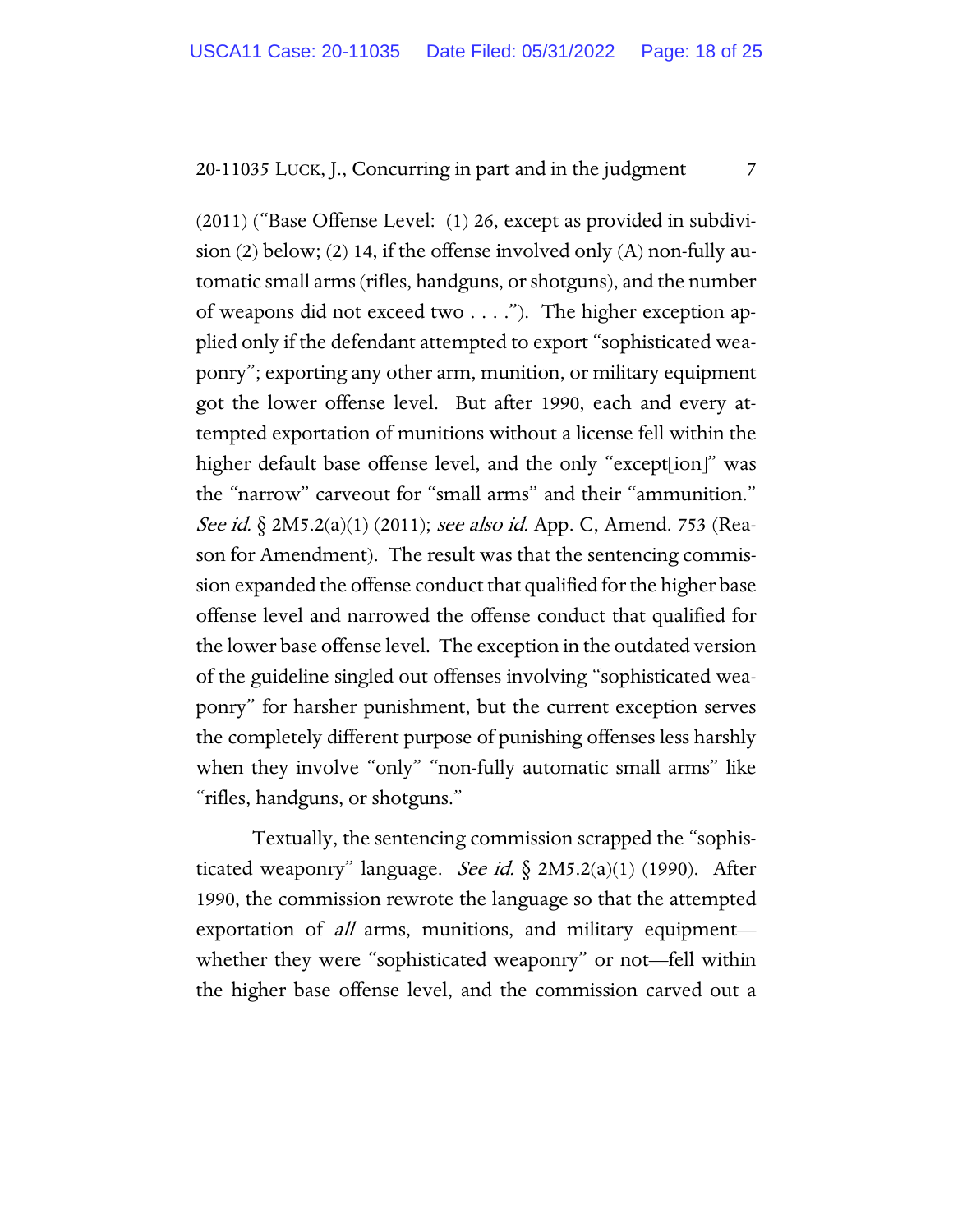narrow exception for "only" "non-fully automatic small arms (rifles, handguns, or shotguns)." *Id.*  $\S 2M5.2(a)(2)$ . The term "weapons" in the post-1990 narrow exception had no connection to the "sophisticated weaponry" of the outdated version. Instead, "weapons" referred to "only" "non-fully automatic small arms" like "rifles, handguns, or shotguns"—the language the commission used in the new version of section  $2M5.2(a)(2)$ . See Hamrick v. Partsfleet, LLC, 1 F.4th 1337, 1348 (11th Cir. 2021) ("The context and content of the surrounding words matter in how we understand words and phrases."). The 1990 amendment completely changed the guideline.

Take *Chung* as an example. There, we concluded that a cathode assembly, which was a part in a missile guidance system, fell within the outdated exception for "sophisticated weaponry." Chung, 931 F.2d at 46. But, today, the same cathode assembly would not fall within the new narrow exception because it is not "only" a "non-fully automatic small arm[]" like a "rifle[], handgun[], or shotgun[]." U.S.S.G.  $\S 2M5.2(a)(2)$ .

The cases interpreting the outdated version of section 2M5.2 (*Chung, Tsai*, and *Nissen*) are unhelpful because they do not grapple with the new text—or context—of the narrow exception. They do not analyze, as we must, whether the exported munition parts are "only" "non-fully automatic small arms" like "rifles, handguns, or shotguns." U.S.S.G.  $\S$  2M5.2(a)(2). Because the gun parts that Stines attempted to export without a license were not "only" "small arms" like "rifles, handguns, or shotguns," the post-1990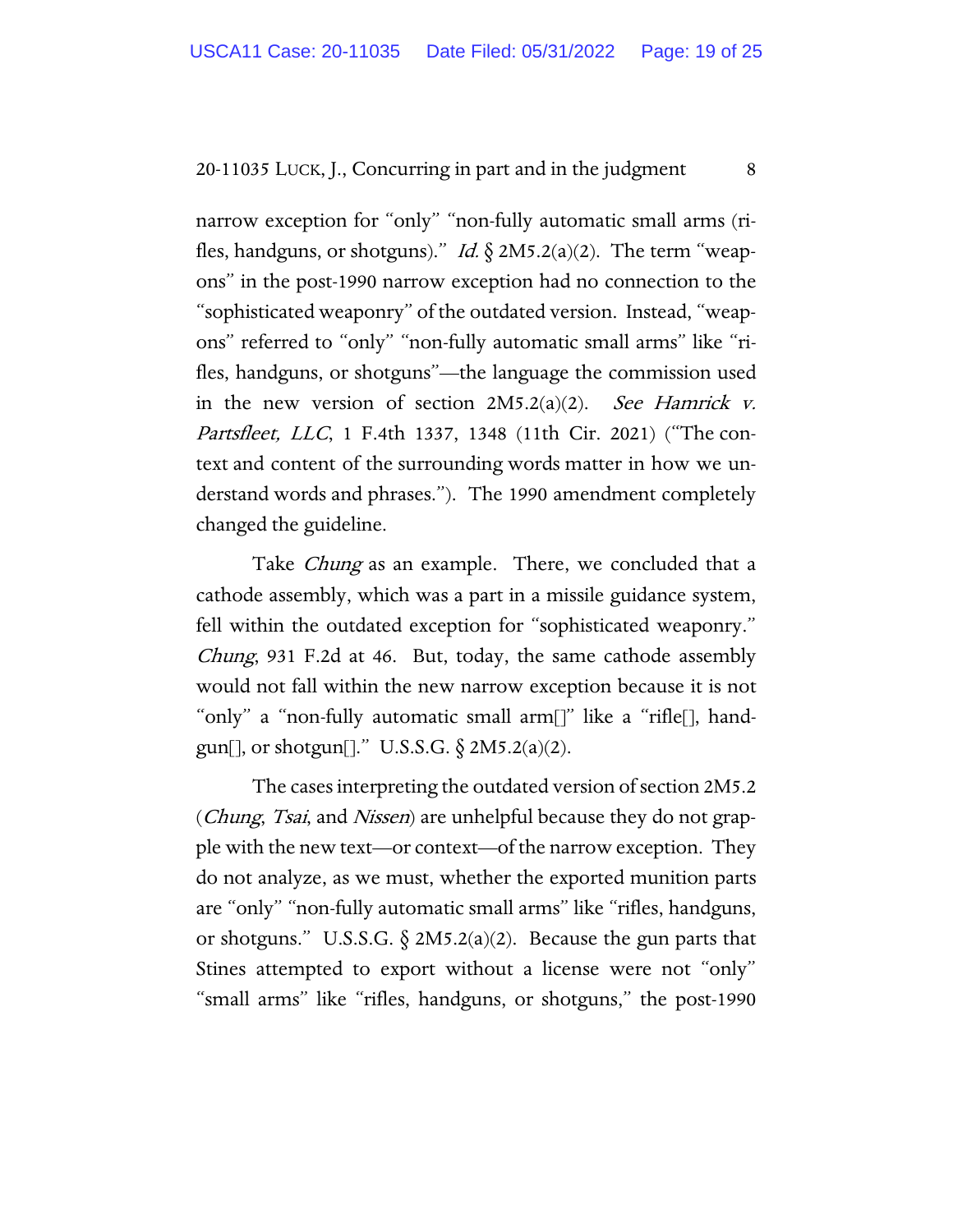section  $2M5.2(a)(2)(A)$  narrow exception doesn't apply to his offense conduct. So the default base offense level does.

Finally, Stines argues that, despite the guideline's plain language, reading "arms" as excluding gun parts would lead to an absurd result that the sentencing commission couldn't have intended. See Small v. United States, 544 U.S. 385, 404 (2005) (Thomas, J., dissenting) (explaining that the "canon against absurdities" should be employed "where the result of applying the plain language would be, in a genuine sense, absurd, *i.e.*, where it is quite impossible that Congress could have intended the result and where the alleged absurdity is so clear as to be obvious to most anyone" (quotation and ellipsis omitted)). If he had attempted to transport two assembled AR-15s and nothing else, Stines argues, the narrow exception would have applied to give him a base offense level of fourteen, but if he had broken those two AR-15s down into their constituent parts to transport, the higher default base offense level of twenty-six would have applied.

This result is not absurd. The sentencing commission, in 2011, amended section  $2M5.2(a)(2)(A)$  to reduce, from ten to two, the amount of "non-fully automatic small arms" carved out from the default base offense level. The commission narrowed the exception because, it determined, "export offenses involving more than two firearms are more serious and more likely to involve trafficking." U.S.S.G. App. C, Amend. 753 (Reason for Amendment). The commission intended greater punishment (through a higher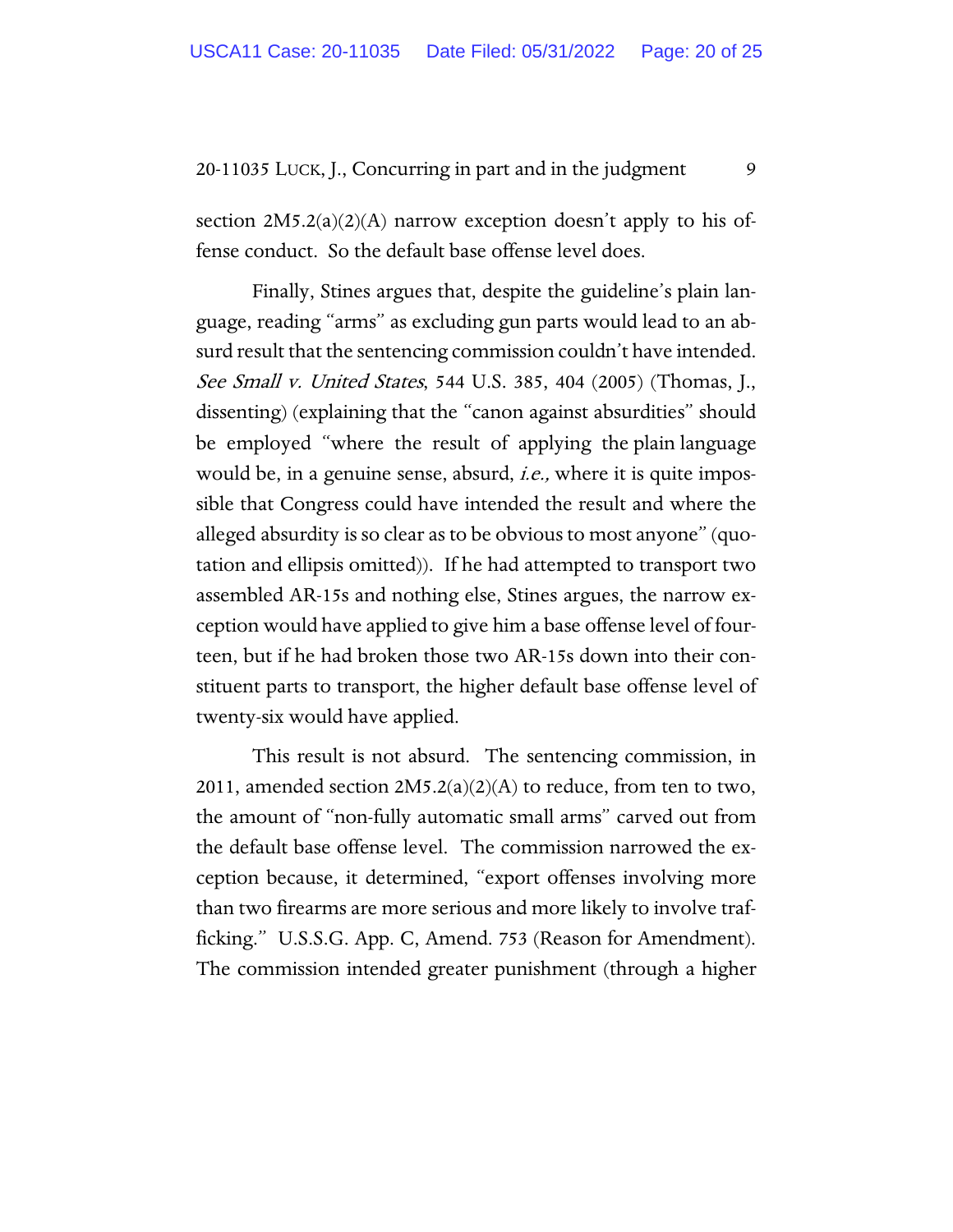base offense level) for offense conduct more likely to involve trafficking.

If Stines had tried to ship two AR-15 rifles from the United States to Haiti, it would be less likely that the shipment was meant to traffic the firearms. But, if those two rifles were disassembled into twenty parts and he tried to ship those twenty parts, the attempted shipment of twenty gun parts would have involved more than two firearms and thus would have been more serious and more likely to involve trafficking. This is because each part is a component of one AR-15 rifle, so the twenty parts are components of as many as twenty AR-15 rifles. And that amount of rifles, as the sentencing commission explained, is much more likely to involve trafficking in firearms.

Shipping gun parts instead of whole guns is also more likely to involve trafficking in firearms because a trafficker is more likely to ship small parts to avoid detection. A trafficker can tuck a rifle pin away in a little suitcase compartment better than he can conceal a whole rifle. But if he shipped two guns, that shipment would have involved only two hard-to-miss guns.

Stines shipped twenty-three easier-to-conceal gun parts. Necessary parts that can service up to twenty-three guns are more dangerous and worthier of the higher default base offense level than two guns are.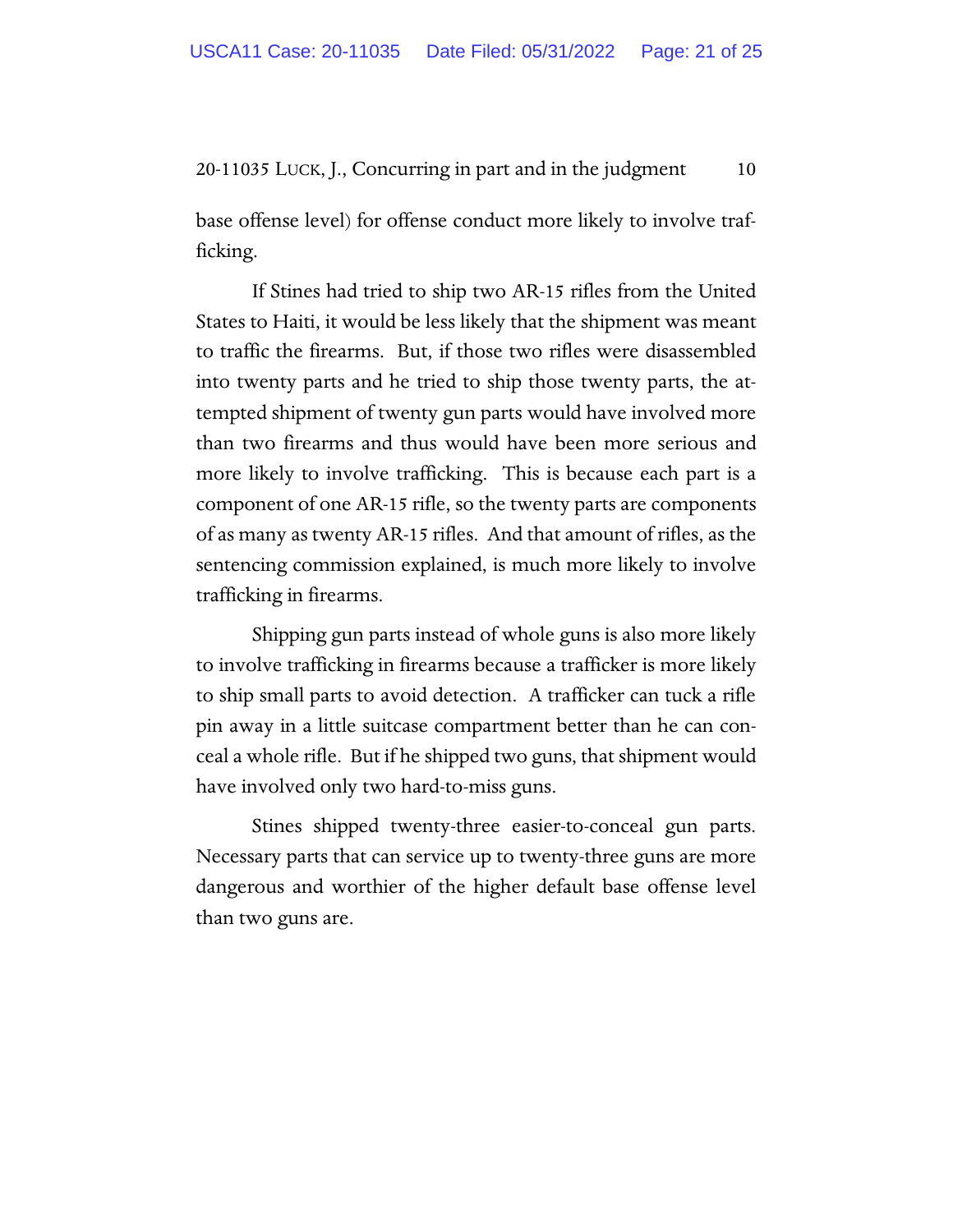Because gun parts are not "non-fully automatic small arms," and applying the default base offense level is not absurd, I agree with the majority opinion that we should affirm Stines's sentence.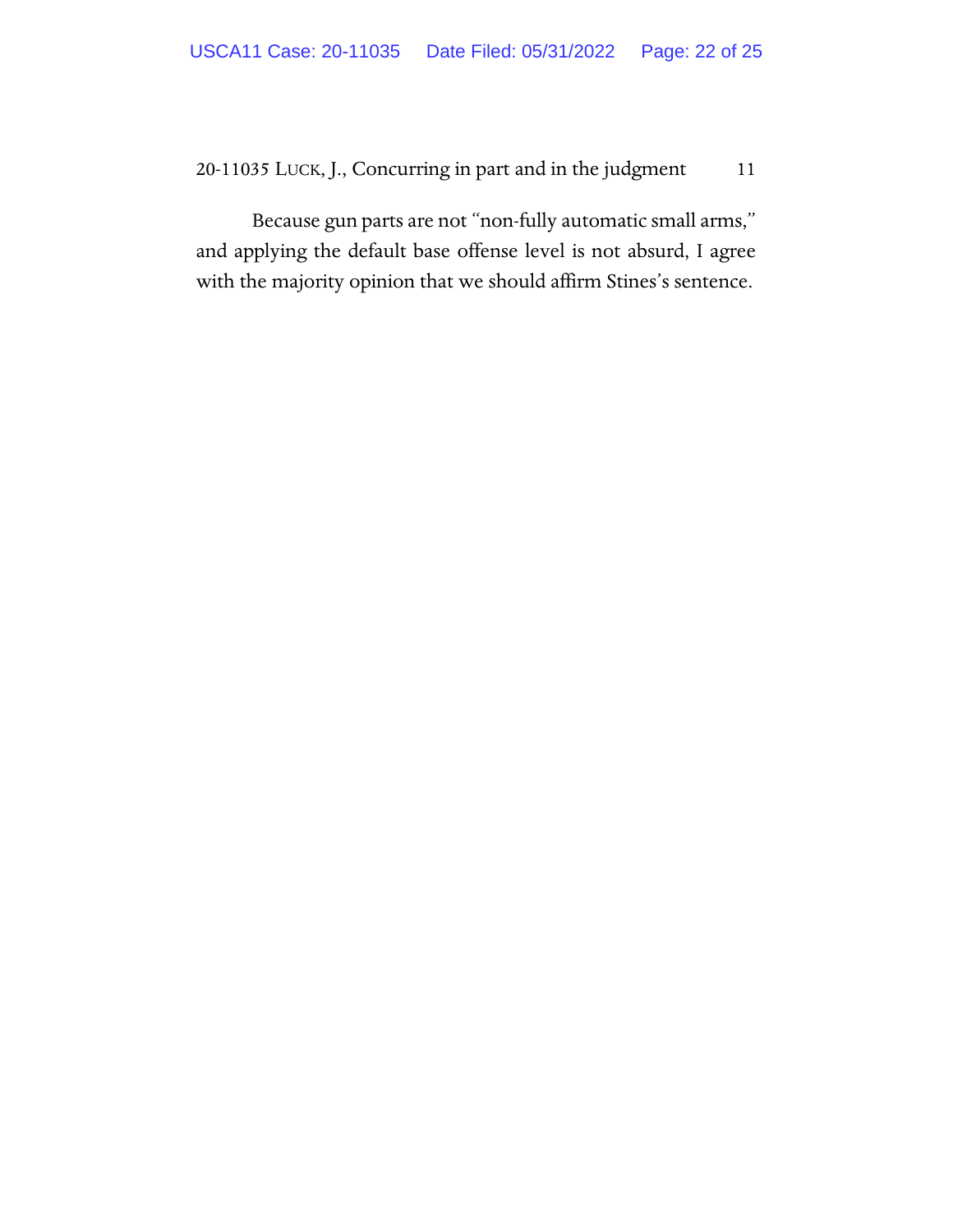# 20-11035 LAGOA, J., Concurring 1

# LAGOA, Circuit Judge, concurring:

I concur in full with the majority's opinion. I write separately to explain why I disagree with Judge Luck's opinion concurring in part.

That opinion disagrees with the majority opinion's interpretation of U.S.S.G.  $\S 2M5.2(a)(2)$ : that component parts of a nonfully automatic small arm are weapons. Looking at the definition of the term "arms," the concurrence in part suggests that the relevant AR-15 parts are not themselves "arms" that can be taken into combat or war. Luck, J., Concur. Op. at 2–3. But an AR-15 is an end-item that is the sum of its component parts. And the parts Stines attempted to export are "(items of) military equipment," as designated by the United States Munitions List, even though the parts are not, themselves, the end-item. Arms, Oxford English Dictionary (3d ed.) (defining the term "arms" as "[w]eapons of war or combat; (items of) military equipment, both offensive and defensive; munitions"); see 22 C.F.R.  $\S$  121.1(a)(1) (the United States Munitions List categories "usually start by enumerating or otherwise describing end-items, followed by major systems and equipment; parts, components, accessories, and attachments"). Indeed, the Munitions List—which is referenced in  $\S 2M5.2$ , Application Note 1—categorizes both firearms and component parts of firearms and guns and components parts of guns, as single categories of defense articles. See 22 C.F.R.  $\S$  121.1 ("Category I Firearms and Related Articles" and "Category II Guns and Armament").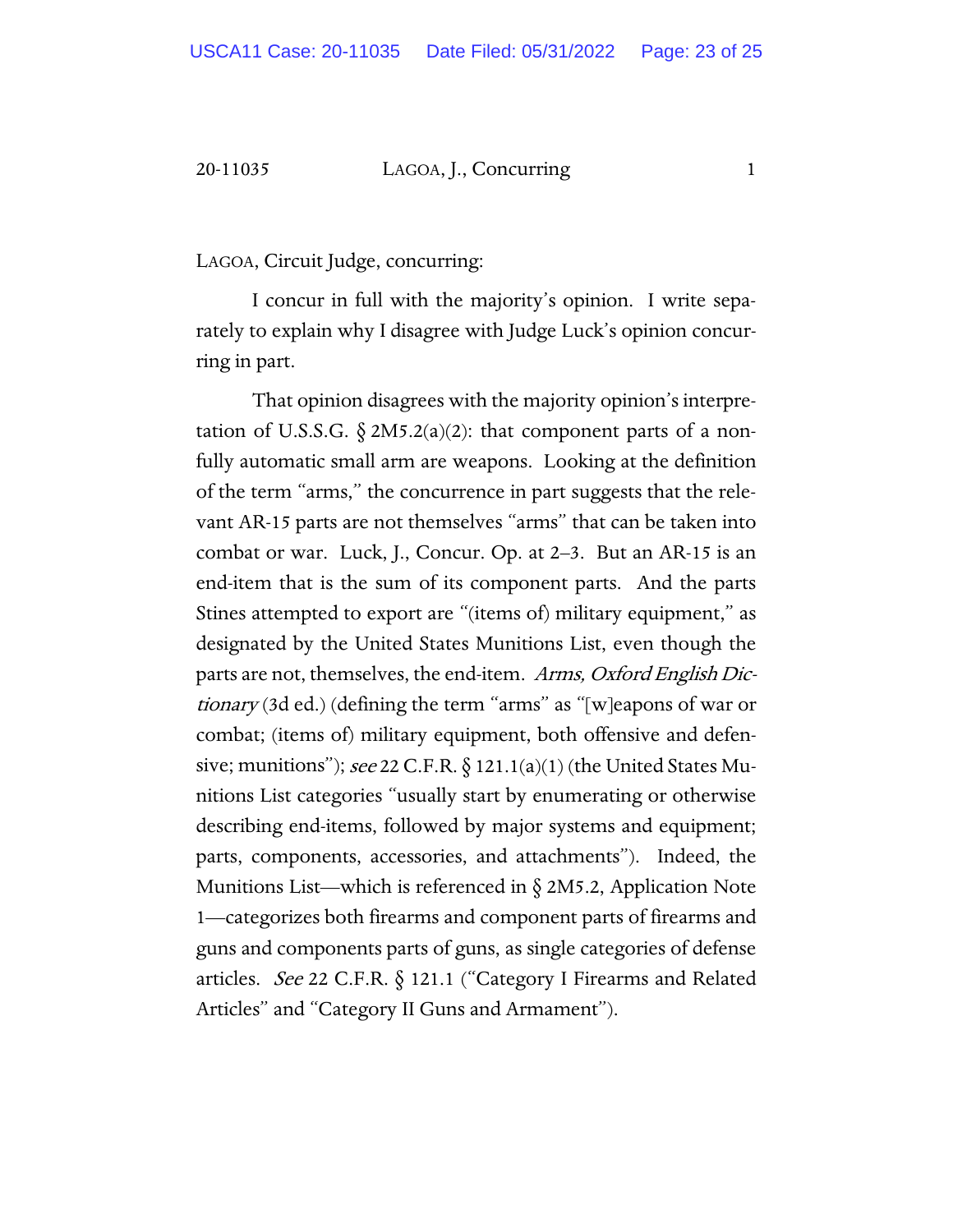20-11035 LAGOA, J., Concurring 2

The concurrence in part also suggests that exporting component parts of non-fully automatic small arms does not involve only "non-fully automatic small arms." Luck, J. Concur. at 3–4. In support, the opinion cites cases which held that, under a prior version of  $\S 2M5.2(a)(2)$ , exporting ammunition in addition to nonfully automatic firearms was not an offense that involved only nonfully automatic weapons. *Id.* at  $4-7$  (citing *United States v.* Muthana, 60 F.3d 1217 (7th Cir. 1995) and United States v. Diaz-Gomez, 680 F.3d 477 (5th Cir. 2012)). But unlike firearm parts or gun parts, which together with their end-items form a single category of defense articles, ammunition is its own separate category of defense articles under the U.S. Munitions List. See 22 C.F.R. § 121.1 ("Category III Ammunition and Ordinance"). And the parties do not dispute that the relevant parts are components only for "non-fully automatic small arms."

Finally, a note about the "canon against absurdities." Both the majority and the concurrence in part reject Stines's resort to that canon. And rightfully so, because, as noted in the concurrence in part, proper application of that canon is limited to a truly exceptional case. See Small v. United States, 544 U.S. 385, 404 (2005) (Thomas, J., dissenting) (the canon against absurdities "should [be] employ[ed] only . . . where it is quite impossible that Congress could have intended the result . . . and where the alleged absurdity is so clear as to be obvious to most anyone" (quotation omitted)). Neither the majority's nor the concurrence in part's read of